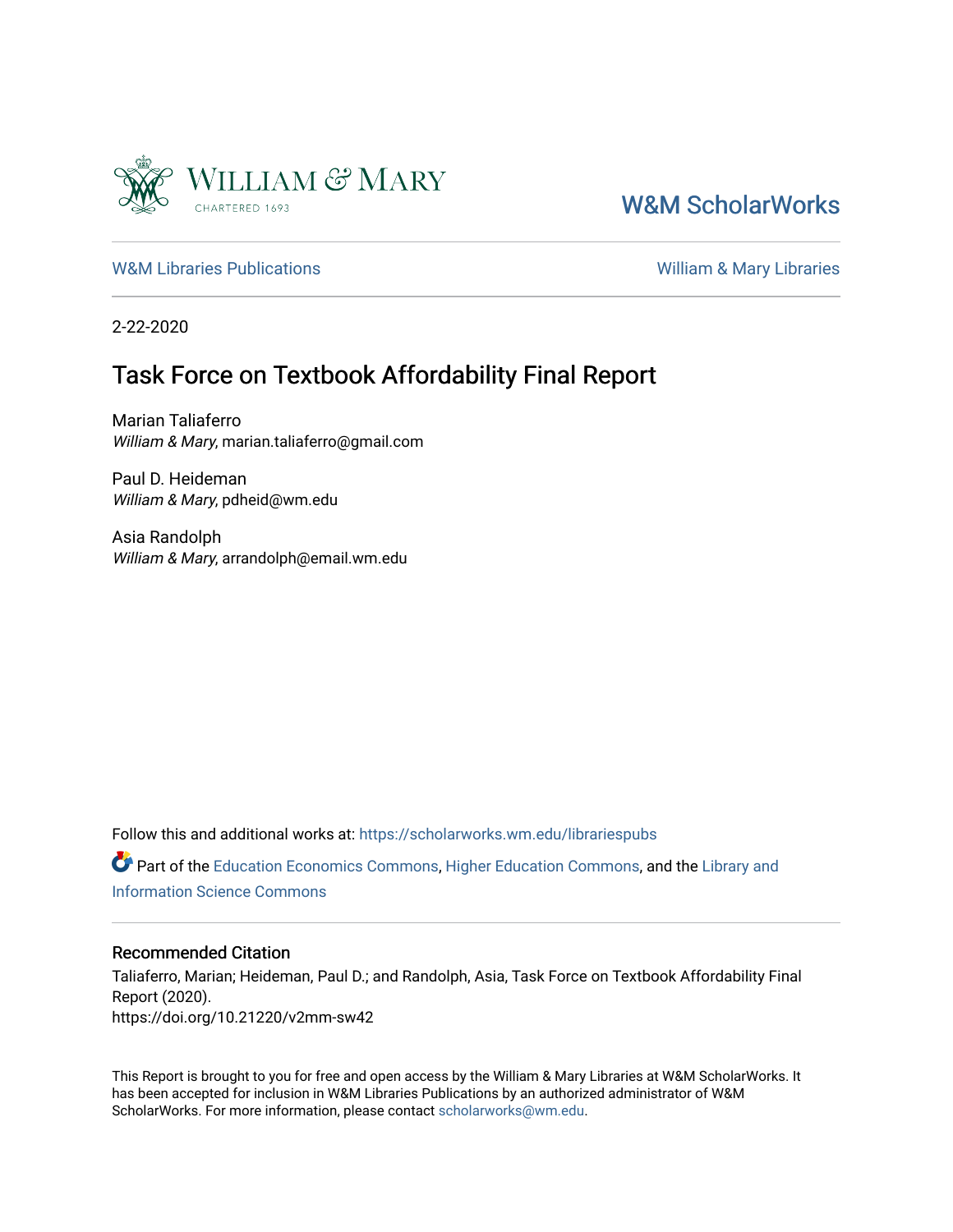

# WILLIAM & MARY

CHARTERED 1693

# **Task Force on Textbook Affordability Final Report**

**February 22, 2020**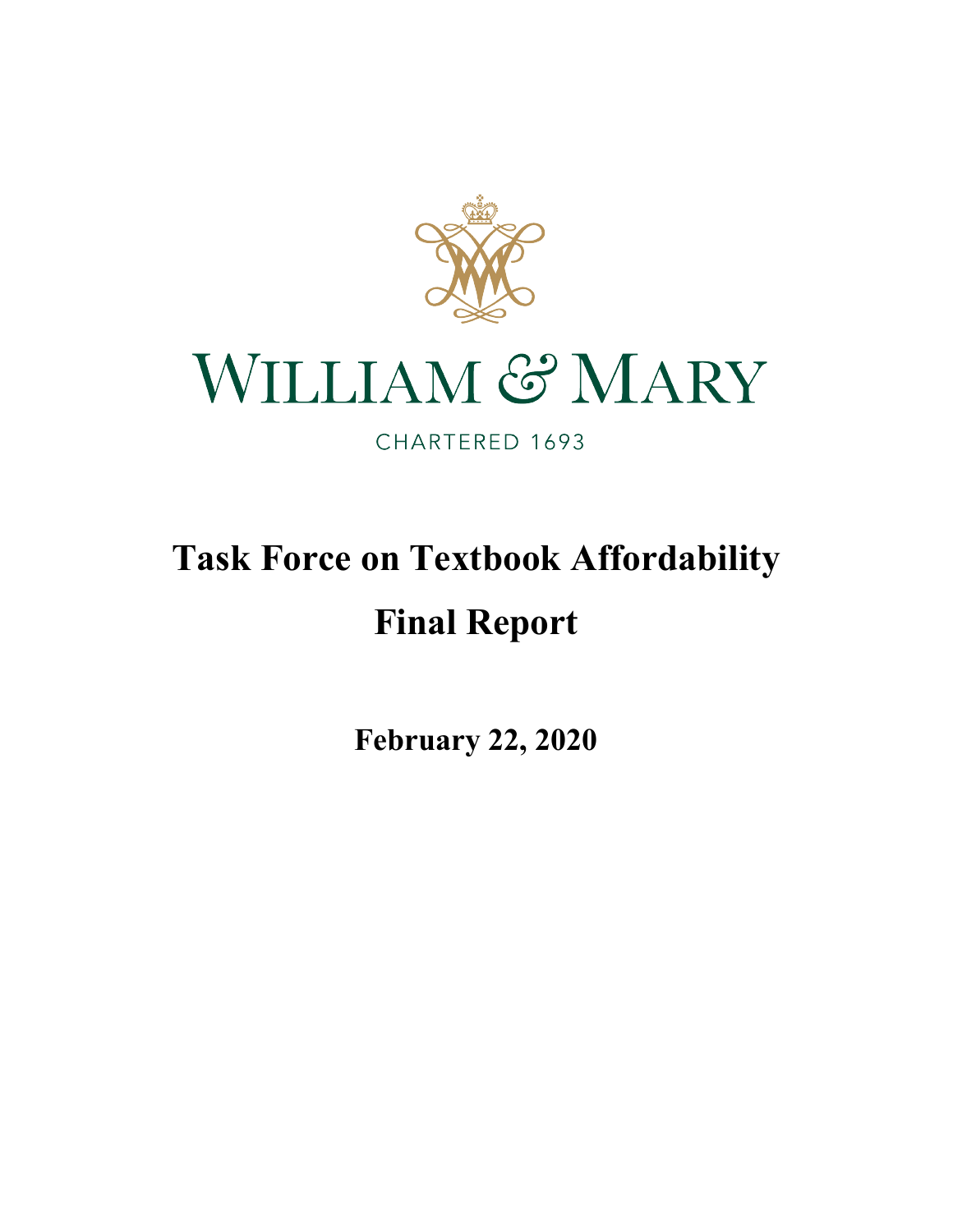## **CONTENTS**

|                                                                 | 3   |
|-----------------------------------------------------------------|-----|
|                                                                 |     |
|                                                                 |     |
|                                                                 |     |
|                                                                 |     |
|                                                                 | 6   |
|                                                                 | 8   |
| Campus infrastructure (Financial aid, Student Support Services) | 9   |
|                                                                 |     |
| Course Material Adoptions Reported to the W&M Bookstore         | 10  |
|                                                                 | -11 |
| Evaluation of Other University Inclusive Access Programs  11    |     |
|                                                                 | 11  |
| Appendices                                                      |     |
|                                                                 |     |
|                                                                 |     |
|                                                                 |     |
| D. Summary from Federal Student Aid Handbook,                   |     |
|                                                                 |     |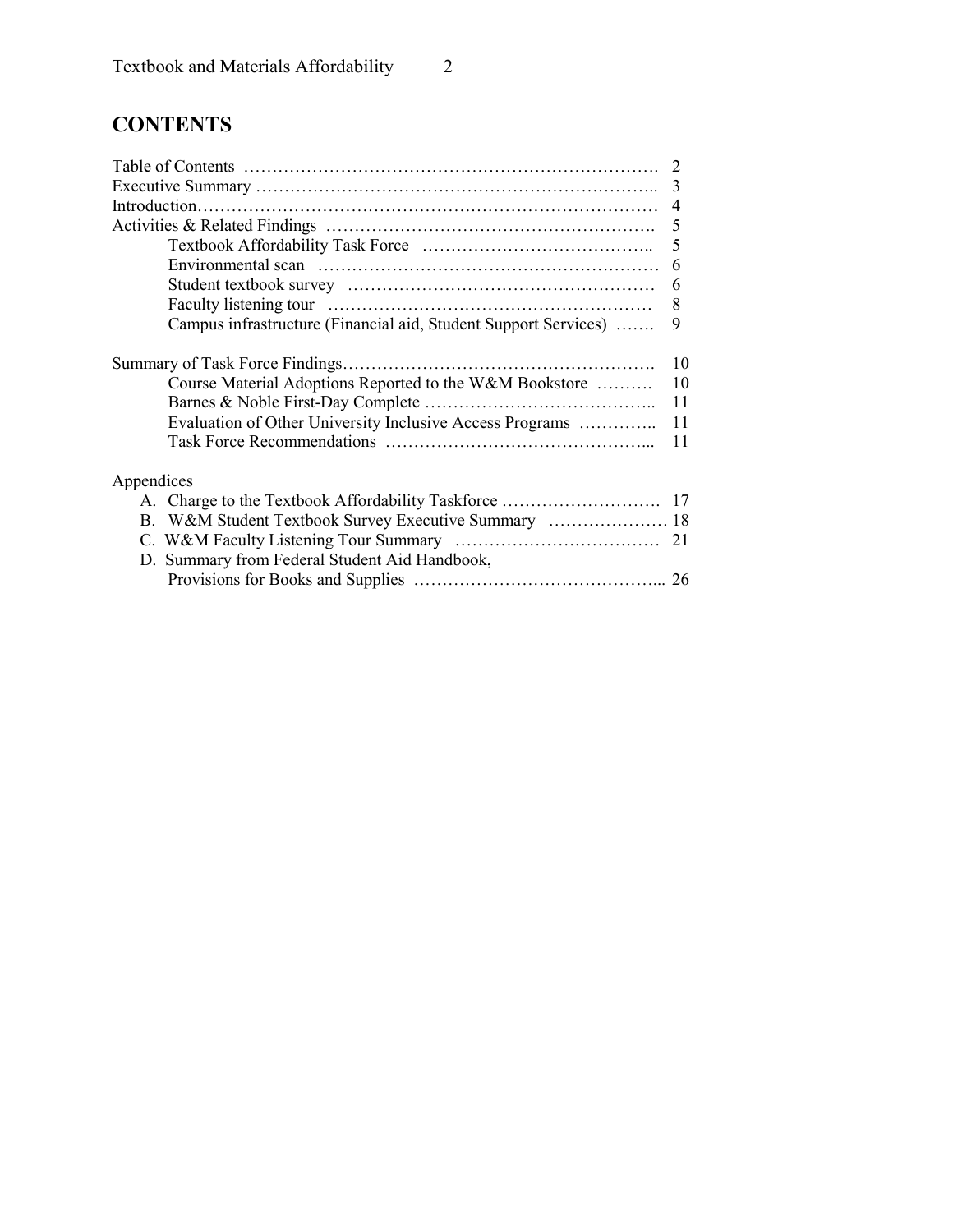#### **Executive Summary**

Costs of textbooks and course materials for undergraduates are estimated nationally at up to \$1200 per student per year. With that estimate, the aggregate costs for William & Mary's 6250 undergraduates may approach \$7.5 million per year; graduate students may add \$1-2 million to that total. Course books and materials increase costs of college attendance, and for some students are barriers to success. The Textbook Affordability Taskforce (TATF) composed of W&M faculty, staff, and students was formed in August 2019. The TATF was charged with examining the issue of textbook affordability and with developing and delivering near-term and long-term recommendations for making textbooks more affordable for W&M students (Appendix A: Taskforce members and charge). The TATF broadened the charge to address costs of textbooks and other course materials.

W&M students report that textbook costs can be a barrier to success. In the fall 2019 Student Textbook Survey, more than a third of respondents reported they had not purchased a required textbook because of the cost (Appendix B: Student Textbook Survey Report). Further, 12% reported not registering for a course because of textbook costs, 8% had dropped a course, and 3% had taken fewer courses because of textbook costs. 6.6% of students reported earning a poor grade because of inability to afford course materials. TATF discussions with students were consistent with the survey results. In focus groups, multiple students reported that some instructors seemed unaware that 'required' textbooks or materials could be unnecessary for mastering course content and gaining high grades.

The TATF reviewed policies and reports from governmental bodies and institutions of higher education for potential strategies to address costs. Five broad strategies employed to manage costs are the following: paid access to specific materials at reduced costs from for-profit publishers or bookstores, increasing the development and adoption of Open Educational Resources (OER: freely accessible, openly licensed textbooks and course materials), reducing use of textbooks, offering targeted financial support for course materials to students, and supporting efforts by students to obtain low-cost books and materials.

No support was found from instructors, staff, or students for proposals from for-profit publishers or bookstores to offer materials at lower cost or managed costs. In the plans reviewed, including a proposal from Barnes and Noble for "First-Day Complete" access to all textbooks at a fixed cost for all students, none were considered likely to control costs effectively. The other four strategies offered concrete actions that would help W&M students reduce costs. For example, limited resources supporting OER in the past three years have already provided savings to W&M students estimated at \$255,000.

#### **Recommendations:**

- 1. Increase compliance with deadlines for reporting textbook adoptions to the bookstore.
- 2. Standardize a means for students to report to instructors their usage of required materials.
- 3. Promote cultural change at W&M by raising faculty awareness of the repercussions of high course materials costs and outreach to faculty on strategies to reduce student costs, including use of OER.
- 4. Provide additional support for OER from STLI and W&M Libraries.
- 5. Offer funding for instructors to use and/or produce and share OER books and course materials.
- 6. Offer financial support for course materials to students most vulnerable to adverse outcomes.
- 7. Offer support for web-based and physical locations for used textbook exchanges.

#### **Implementation:**

- 1. Educate instructors about the importance of adoption deadlines, the importance of data collection on the value of course materials to students, and the benefits of OER, text-free courses, or older editions.
- 2. Increase funding and staff support for applications of OER.
- 3. Provide resources for a textbook exchange and additional financial support for vulnerable students.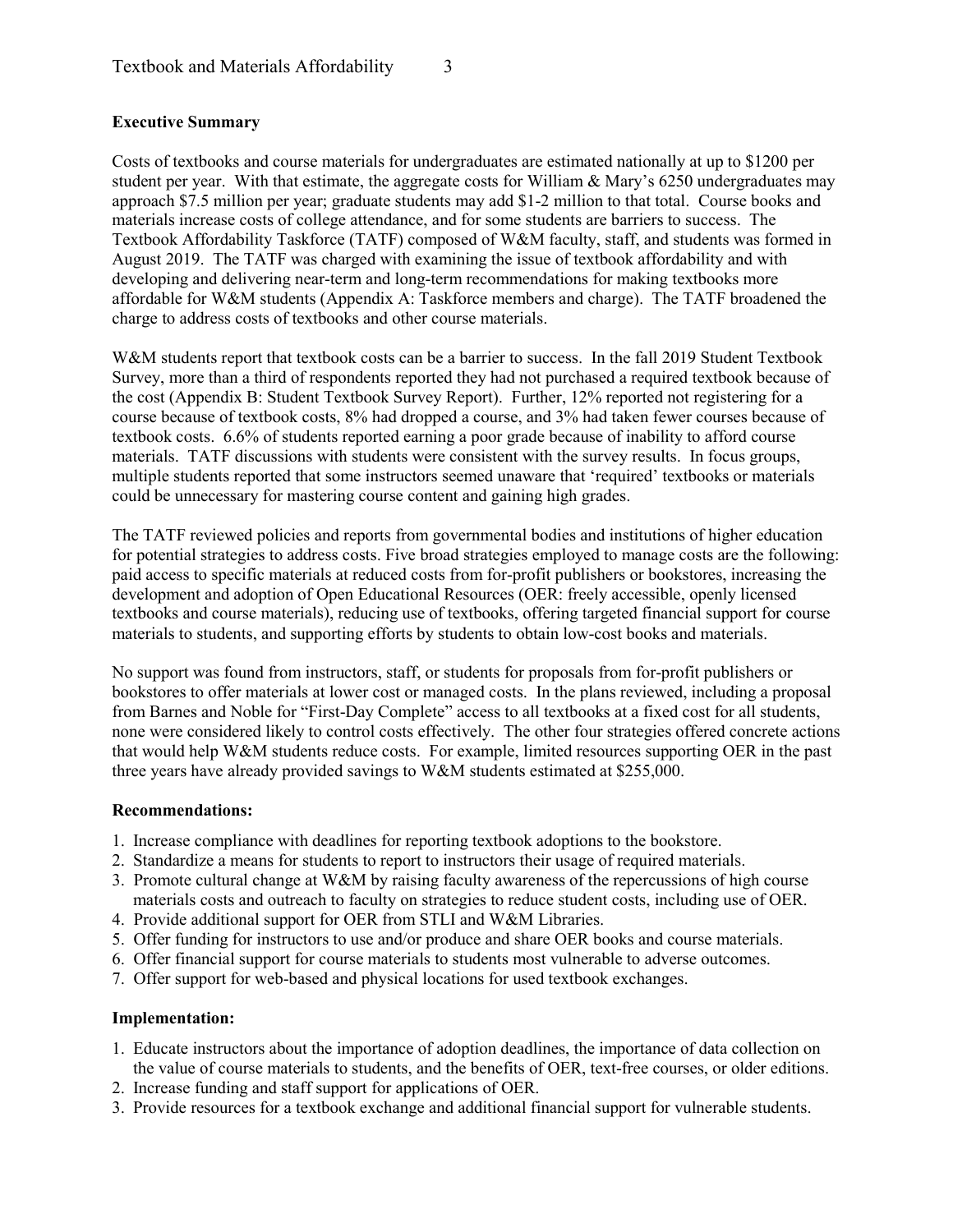#### **Introduction**

Costs of textbooks and course materials for undergraduates are estimated nationally at up to \$1200 per year. With that estimate, the aggregate costs for William & Mary's 6250 undergraduates may approach \$7.5 million per year. William & Mary's 2,500 graduate students likely add \$1-2 million to this total. Because costs can be barriers to student success, colleges and universities nationally are increasing efforts to contain or reduce course material costs. As an example of potential savings, even 10% of courses adopting open educational resources (OER) could reduce student costs by \$750,000 per year. In this report, we discuss issues related to textbook and course material affordability, consider where resources might best be spent to maximize cost savings to students, and recommend actions by the university.

The effort to understand course material costs at W&M is closely aligned with a larger conversation on how costs impact student success. National studies have indicated that as many as 1 in 5 students have failed a course due to textbook costs. To help students better plan and predict costs, the *Higher Education Opportunity Act* required institutions of higher education to make available to students lists of textbooks adopted for their courses in advance of course registration. The *Higher Education Opportunity Act* was amended in 2008 to make several provisions for helping with textbook affordability, including the need for higher education institutions receiving federal aid to publish the required textbooks within academic course schedules.

More recently, Virginia state legislation has addressed the cost of course materials. In spring 2019, legislation (HB 2380) was passed requiring the registrar or another appropriate employee of each public institution of higher education to *identify conspicuously (i) in the online course catalogue or registration system or (ii) as soon as practicable after the necessary information becomes available each course for which the instructor exclusively uses no-cost course materials or low-cost course materials*. Earlier, as part of HB 454**,** adopted on April 4, 2018, new legislation *required the governing board of each public institution of higher education to implement policies, procedures, and guidelines that encourage the adoption and use of low-cost and no-cost open educational resources in courses offered at such institution*. This includes posting a list of all textbook adoptions in a central place and delivery of course book adoptions to the campus bookstores with sufficient lead time to ensure availability.

At W&M, it was realized that not only had there been insufficient focus across campus on course materials affordability, but there was also little summarized information on this topic at the university. Toward that end, several activities took place beginning in late 2018 with a goal of understanding course materials affordability at W&M. These included development and distribution of a student survey on course materials (Winter 2018-Fall 2019) and formation of a cross-campus Textbook Affordability Task Force (TATF: Summer/ 2019-Spring 2020) composed of faculty, staff, and students.

The W&M Bookstore, run by *Barnes & Noble College*, has supported textbook affordability by sourcing used, rental and digital materials in addition to new materials when timely textbook adoptions are received. They have offered a limited, in-store price match program for students purchasing textbooks. Adopted course materials are available online in compliance with state and federal regulations through: <https://wm.bncollege.com/shop/wm/page/find-textbooks>

W&M Libraries have supported OER by designating a staff member responsible for promoting and providing education on use of OER resources and offering Open Textbook Network (OTN)/OER workshops for faculty through VIVA (the Virtual Library of Virginia). Since the VIVA program's implementation three years ago on the W&M campus, these workshops have contributed to multiple OER adoptions with a savings to W&M students of over \$255,000.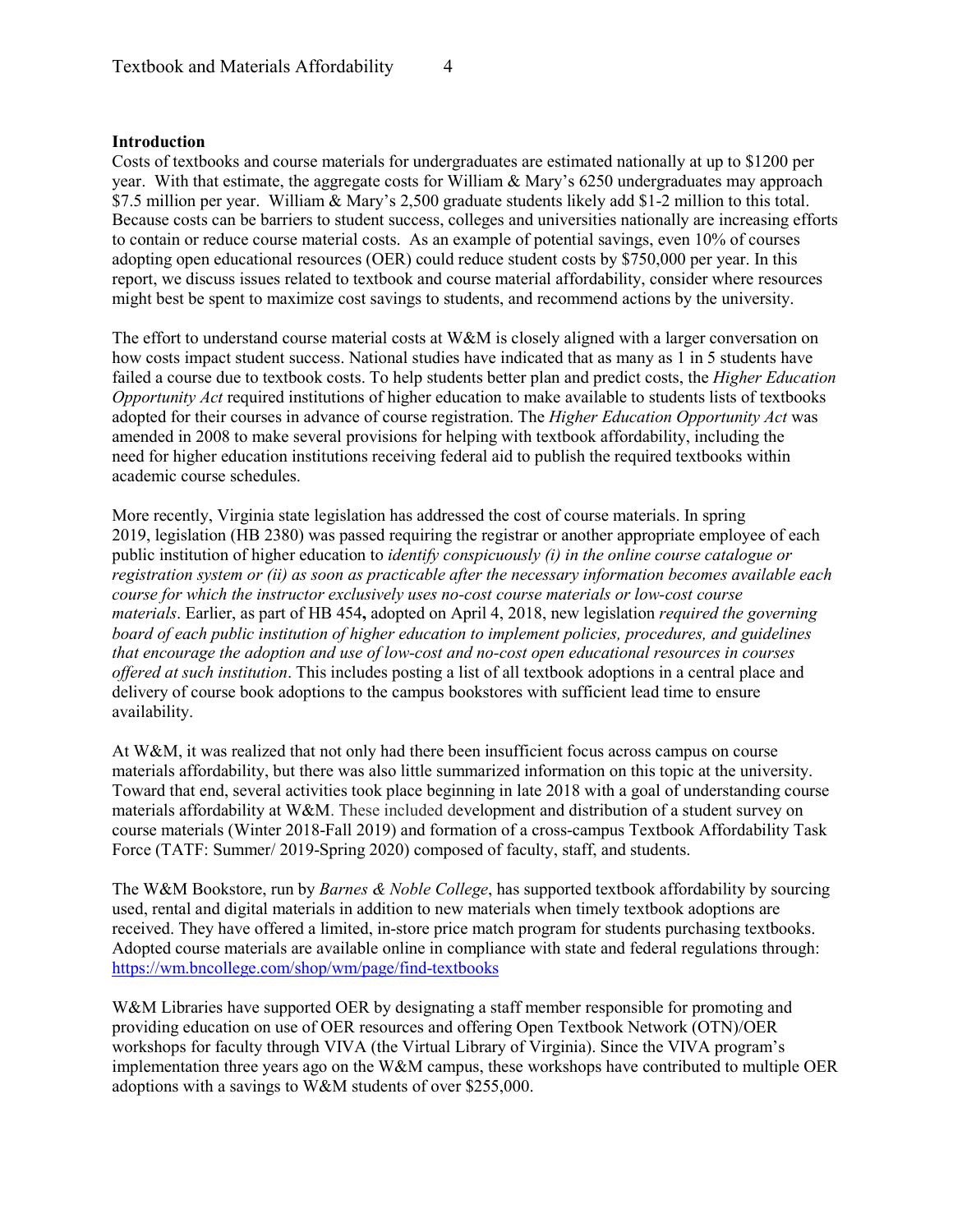Instructors have attempted to reduce textbook and course material costs in individual efforts including adopting older editions of textbooks, eliminating a textbook through supplemental handouts containing fair-use course materials, using an optional textbook, placing personal copies of textbooks on course reserve at W&M Libraries, gaining alternative funding to help cover laboratory materials costs, finding OER, and/or producing their own course materials for use by students. Over the past few years, increased support for instructors became available through the W&M Libraries OER workshops along with services now consolidated or coordinated by the Studio for Teaching and Learning Innovation (STLI).

To address the need for information at William & Mary and support use of OER, the following activities were implemented in 2019 by the TATF in conjunction with W&M Libraries:

- Participation in distribution of a student survey on course materials
- Development and conduction of a textbook listening tour with faculty and discussions with students
- Performing an environmental scan of textbook affordability efforts at other institutions

### **Activities/Accomplishments**

#### **Textbook Affordability Task Force**

The Textbook Affordability Task Force was charged with developing and delivering recommendations in February 2020 to the Provost on solutions to making textbooks more affordable for W&M students. Committee members were:

- Marian Taliaferro (W&M Libraries, **TATF Co-Chair** and Staff Sub-committee Co-Chair)
- Paul Heideman (Biology faculty, **TATF Co-Chair** and Faculty Sub-committee Chair)
- Jessica Hall (Library Ambassadors, **TATF Co-Chair** and Student Sub-committee Chair)
- Asia R. Randolph (W&M Libraries, Staff Subcommittee Co-chair)
- Adam Barger (Studio for Teaching & Learning Innovation)
- Joe Dobrota (Director of Financial Aid)
- Nancy Everson (Division of Student Affairs-Academic Enrichment)
- Lauren Garrett (Division of Student Affairs -First Year Experience)
- Cindy Glavas (Auxiliary Services)
- Lesley Henderson (Division of Student Affairs -Student Accessibility Services]
- Robert Metaxatos (Student)
- Shené Owens (Center for Student Diversity)
- Peter Savelyev (Economics faculty)

The task force met monthly through fall 2019. For the purpose of more detailed discussion, TATF members self-assigned to one or more of three sub-committees based on stakeholder group: student, faculty or staff. The chairs of each sub-committee reported out on the discussions and activities within their groups at the full task force meetings. Each of the sub-committees sought to learn more about and discussed options for addressing textbook affordability in ways that were most relevant and/or attainable within the scope of their groups. For example, the faculty sub-committee discussed the possibility of endorsing a formal textbook adoption policy.

The sub-committee objectives composition and members were as follows:

Faculty sub-committee *[TATF members AB, JH, PH, PS, and MT with additional members: Judi Harris (School of Education), Lori Jacobson (Interim Director, Writing Center), Jordan Walk (Chemistry), Shannon White (Center for Geospatial Analysis)]*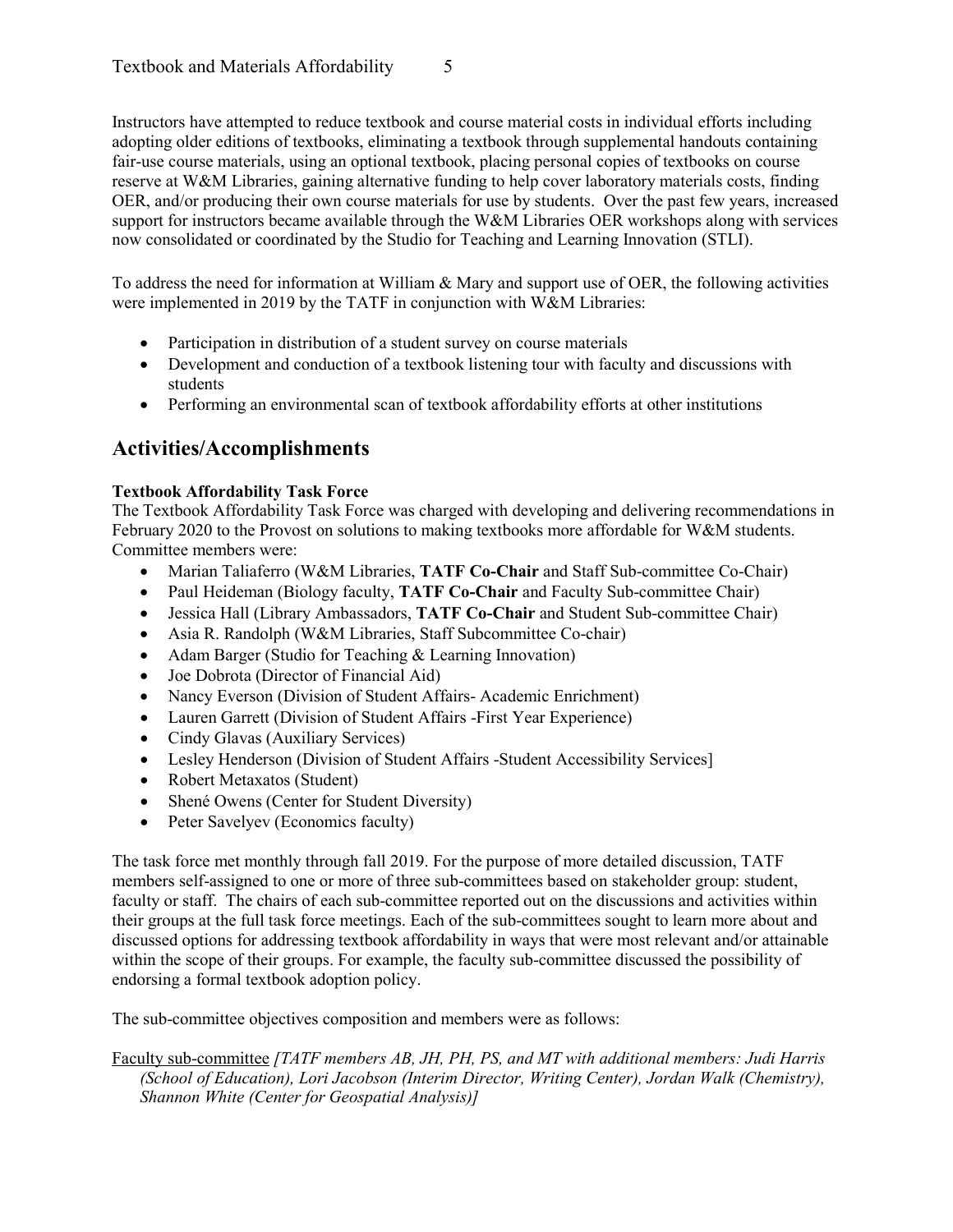- 1. Gather information from instructors on course material adoption choices.
- 2. Gather information from instructors on awareness and of OER and barriers to adoption of OER.
- 3. Identify outreach strategies that could support adoption of OER by instructors.
- 4. Evaluate the Barnes and Noble bookstore "First-Day Complete" for potential adoption by W&M. (In the *First-Day Complete* proposal, all students would pay a set fee in exchange for receipt of all textbooks on the first class day for potential adoption by W&M; the fee would be set at approximately the average retail price of textbooks for students at W&M.) Also review related textbook industry models for 'inclusive access' to course materials, through, for example rental and electronic access offered at reduced rates in exchange for course adoptions limited to eformat texts.
- 5. Review data from the student textbook survey (below) to understand the scope of the issue for W&M students, and consider findings from the survey to publicize to raise awareness.
- 6. Consider approaches for cultural change to support reductions in student costs while maintaining course quality. These include education and outreach to instructors, staff, and students that provide effective strategies to reduce costs of course materials.
- 7. Develop specific recommendations for W&M to reduce the burden of costs for course materials.

#### Staff sub-committee: *[TATF members AR, JD, NE, CG]*

- 1. Perform outreach on textbook affordability and discuss it with campus community
- 2. Research and prepare background on Banner and textbook integration
- 3. Research and prepare background on student support services
- 4. Research and prepare background on library textbook affordability services
- 5. Evaluate the Barnes & Noble "First-Day Complete" for potential adoption by W&M.
- 6. Evaluate the availability of financial aid prior to the start of classes for students to use for course materials purchases

Student sub-committee: *[TATF members JH, LG, LH, RM, and SO with additional members: Jessica* 

*Burns (graduate student) and Coyote Farrell and Mary Olivia Rentner (undergraduate students)]*

- 1. Gather information from students on course material purchasing decisions.
- 2. Review data from the student textbook survey (below) to understand the scope of the issue for W&M students, and consider findings from the survey to publicize to raise awareness.
- 3. Evaluate the Barnes & Noble "First-Day Complete" for potential adoption by W&M.
- 4. Develop specific recommendations for  $W\&M$  to reduce the burden of costs for course materials.

#### **Environmental scan**

Early in the textbook affordability effort, TATF performed an initial search for models to tackle this issue used at other higher education institutions. George Mason University, Brown University, Smith College, and Wake Forest University were identified as example institutions. The scan found that W&M has been similar to these peers through in having focus on education about OER and promotion of OER, exposure to the Open Textbook Network, and educating faculty about the potential repercussions of adopting costly course materials. George Mason University served as a key example in the development of the TATF, and much of their work became known to committee members and served as a guide.

#### **Student textbook survey**

The student textbook survey was an outcome of the textbook affordability discussions in 2018-19 with administrators and staff. W&M Libraries had been offering Open Textbook Network (OTN) workshops sponsored by the Virtual Library of Virginia (VIVA) with the goal of increasing awareness and use of OER. Staff involved in these efforts helped lead a cross-campus discussion that identified a need to understand the impact of textbook costs on W&M students. National estimates of textbook costs are reported to be around \$600 per semester, but W&M lacked data on costs for our students. The objective of the survey was to understand the textbook spending practices of W&M students to provide campus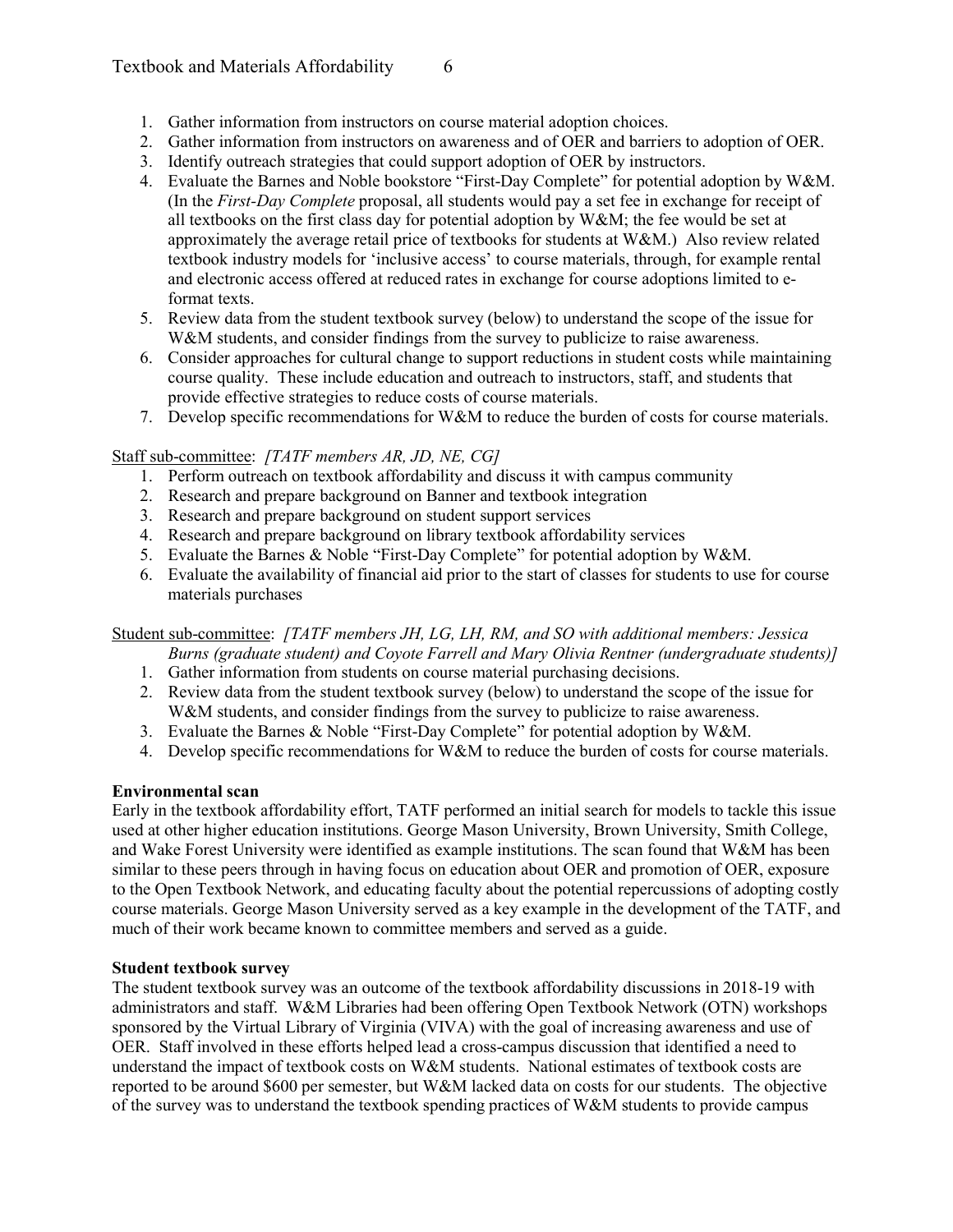administrators with information useful for programs designed to increase course materials affordability. Specifically, they were to:

- Provide an estimate of current costs of textbooks for W&M students.
- Understand methods W&M students take to lower textbook costs.
- Understand the viability of implementing an inclusive access pilot
- Identify student suggestions for reducing textbook costs

On September 23, 2019, the student textbook survey was distributed and remained open for one month. It was advertised in multiple ways, including via the W&M Student Assembly, various campus newsletters, W&M faculty and electronic signboards and social media accounts. Of 596 total survey respondents, 462 completed the full questionnaire, approximately 5% of W&M undergraduate and graduate students. [See Appendix B for the survey executive summary. The full report is available elsewhere**.]**

Major findings from the student textbook survey were as follows:

- Textbook Costs: Full cost of textbooks at W&M may be lower than the \$600/semester reported national average, with the median for W&M undergraduate participants in the range of \$300-400 for textbooks with, for most undergraduates, < \$100 in additional course material costs. Based upon the survey, the TATF estimates that the median for textbooks and materials for W&M undergraduates may be in the range of \$400-500/semester. The mean cost may be \$500-600/semester due to atypically high costs for a small number of students. For students in the graduate and professional programs, the median costs were similar, but mean costs were higher because of particularly high costs of textbooks in some schools.
- Spending: Overall, most students are finding ways to avoid paying the full cost of textbooks. Twenty-six percent of respondents indicated that their required textbooks cost more than \$400 for the fall 2019 semester, whereas only 13% actually spent that much. A substantial minority are not purchasing all of the textbooks required for their classes. A majority (56%) indicated that in the past year, they "always" (80% of the time or more) purchased the required textbooks assigned, but a surprising 39.2% of students indicated that they purchased required materials less than 80% of the time.
- Financial aid: Of those indicating that they received financial aid, only 8.7% said that financial aid covered all of their textbook and course materials costs. Nearly 35% said that financial aid did not cover any of their textbook and course materials costs.
- Repercussions of high textbook costs: Students behaved in a variety of ways to deal with high textbook and course materials costs. More than a third (37.1 %) indicated that in their academic career, at some time(s) they did not purchase a required textbook due to the cost. A surprisingly high proportion of student respondents (11.7%) indicated that they had not registered for a specific course(s) due to textbook costs. Further, due to textbook costs, 7.8% had dropped a course, 6.6% had earned a poor grade and 3.4% of students indicated that they had taken fewer courses.
- Strategies students take to deal with costs: W&M students reported that in the past year, only 55.4% "always" (more than 80% of the time or more) purchased the required textbooks and course materials; 44.6% reduced costs by not purchasing required textbooks and other course materials in 20% or more of their courses. As strategies for reducing costs of textbooks they purchased, students' most commonly reported cost reduction strategy (20.3%) was purchasing their textbooks from a source other than the campus bookstore. This was followed by purchasing used copies (12.8%), downloading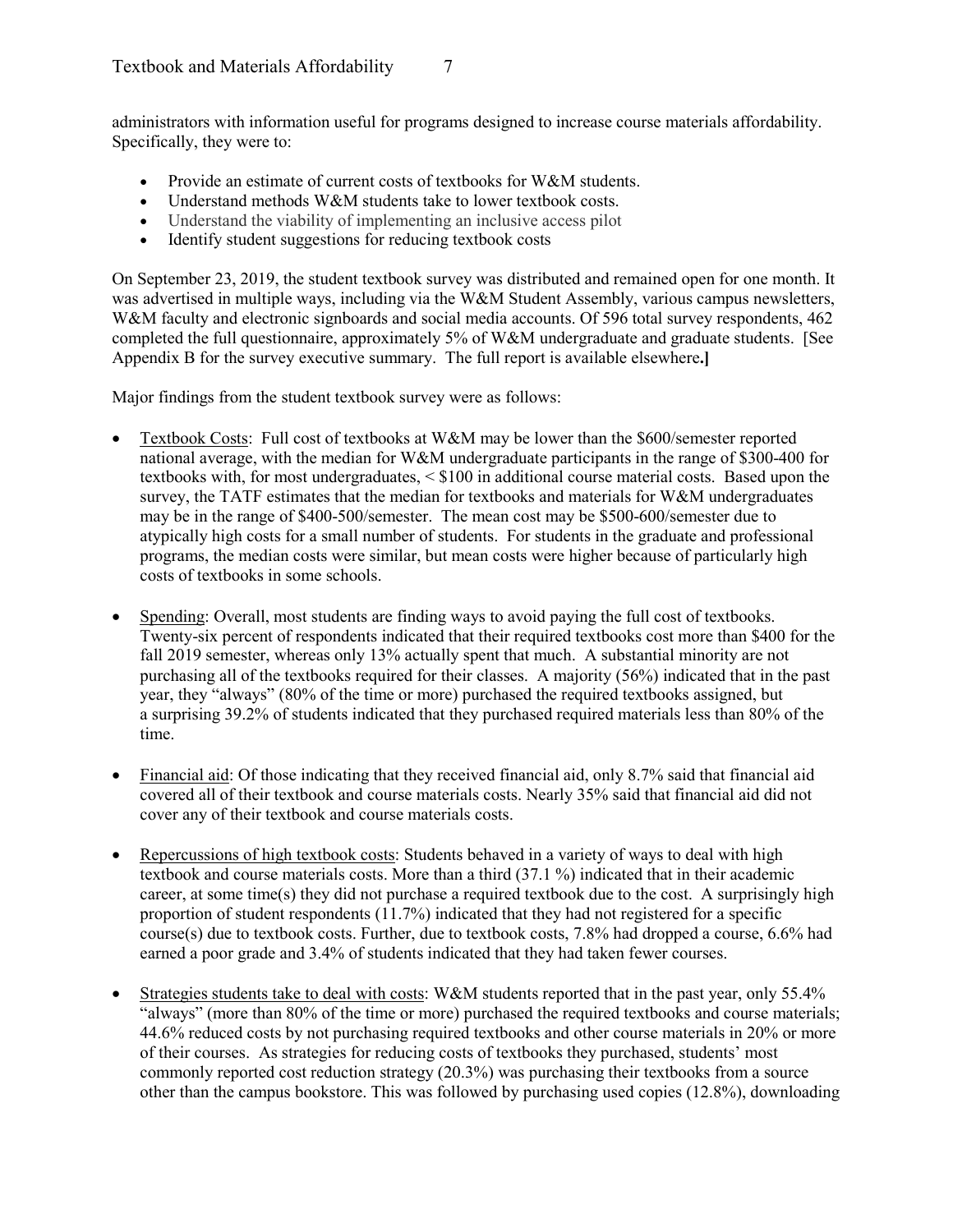books from the Internet (12.9%) and renting printed textbooks (12.5%).

- Print preference: Repeatedly, W&M students indicated a strong preference for print format. When asked, 78.4% of students taking the survey said that they prefer a "physical hard copy" when accessing required textbooks. This trend was less pronounced for optional textbooks (48.3%). Undergraduates stated that 82% would be willing to rent whereas only 47% of graduate or professional students would be willing to rent. Half of undergraduates stated that if a rental program saved them money, they had no preference between print and digital formats. In contrast, graduate students who were open to a rental program were strongly in favor of print format.
- Student suggestions for reducing textbook costs: Students offered suggestions for ways to bring down textbook costs. The top 5 categories of suggestions reported were (in order from most to least mentioned):
	- Faculty reconsideration of "required" content (Distinguish between "essential" vs "useful")
	- More use of Open Educational Resources (OER)
	- Faculty acceptance of use of older textbook editions
	- Availability of more inexpensive options at the campus bookstore
	- Use of library services (course reserves and general circulating collection, interlibrary loan)

#### **Faculty listening tour**

The "listening tour" at W&M offered instructors a forum to inform library staff of their views on and approaches to course materials adoption. Topics discussed included how faculty/instructors structure their courses, how they communicate adoptions, their thoughts on their current course materials and awareness of Open Educational Resources (OER), including where to find OER and any perceived barriers to their adoption.

In total, 18 instructors met with members of the TATF as part of the listening tour, and additional instructors met one-on-one with team members. Participants were predominantly from Arts & Sciences, with two instructors from the School of Education. The Mason School of Business, Virginia Institute of Marine Science and the law school were not represented. Sessions had been promoted repeatedly through the daily *W&M Digest* email. Major takeaways from the listening tour, separated into broad categories were as follows:

#### Concerns and Awareness

- **Instructors were very concerned about textbook costs for their students** while generally satisfied with their course materials.
- Those using OER were content with their quality.
- Instructors were able to identify OER as "free online textbooks"
- Some were aware of licensing to share OER
- Instructors generally did not know where to find OER and other low-cost materials.
- Attendees were not aware of the VIVA grants to fund adoption, adaptation or authoring of OER.

#### Decisions

• **Instructors selected course materials individually**, as opposed to collective decisions by all instructors for a particular course, or selection by a committee for a series of courses.

#### Actions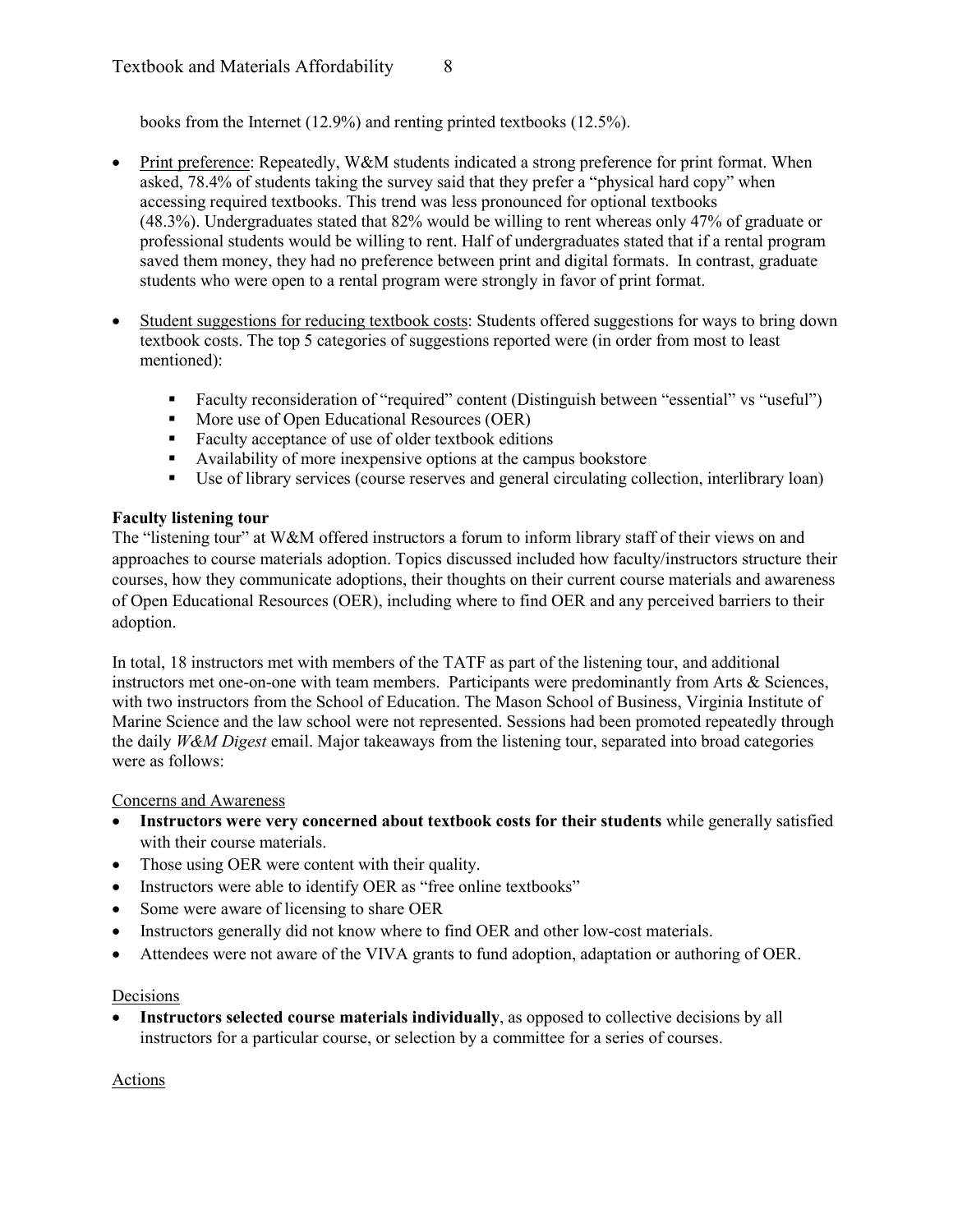- **Attendees were not gathering feedback on their course materials**. None reported any formal or informal survey of students to identify how effectively course materials were being used. Few could report any information on student satisfaction with course materials. None had information on whether students felt the amount they actually used their textbooks justified the cost.
- Attendees reported that textbooks were used more commonly for introductory-level courses than advanced courses.
- Attendee responses to commercial textbook packages were varied. Some ranked commercial packages as extremely valuable and of high quality, while others were rated overpriced.
- Attendees typically did not put books or other print course materials on reserve. Many did use ereserves.

#### Barriers

- **By far the greatest barrier to incorporating OER was the time to find OER and to redesign courses** around low-cost materials.
- Lack of suitable OER for the level of course or as a high quality text was a common barrier.
- Lack of incentives to find or create OER was a common comment.
- Attendees did not perceive high interest or demand for OER from students, colleagues, or administrators.
- Academic cultural factors were barriers mentioned for adoption of reduced-cost course materials. For example, attendees reported that when introductory-level courses are taught by non-tenured faculty, the instructors may be unaware of OER and reluctant to risk choosing a non-standard text.

#### Suggestions

- **Improving bookstore-campus community communications** was a common suggestion. Instructors reported believing they had submitted textbook information and much later discovering it had not been accepted by the portal, and they had received neither a confirmation nor a report of missing information. Instructors were frustrated by student reports of problems with the campus bookstore. Instructors were unsure where and why problems arose, and unsure how to follow up.
- The Barnes & Noble *First-Day Complete* proposal was opposed by all attendees (see below).
- The Studio for Teaching & Learning Innovation (STLI) was proposed as means to improve course materials affordability in connection with W&M Libraries.

[See Appendix C for more faculty listening tour documentation.]

#### **Campus Infrastructure**

#### **Financial Aid for Course Materials**

Textbook costs are covered explicitly only for fewer than 10% of students, those receiving aid for full cost of attendance (e.g., scholarships based on financial need, athletics, or merit). These can involve a financial aid refund for textbooks and other materials. However, for most students, financial aid is estimated by financial resources in relation to cost of attendance, with no special assignment of financial aid to textbooks and other course materials.

Recent and ongoing meetings on changes to financial aid have involved the Bursar's Office, Auxiliary Services, First Year Experience, and Financial Aid. These are exploring, among other topics, an opportunity to add an anticipated financial aid refund for textbooks and supplies to a student's W&M Express account on their Tribe Card prior to the start of classes rather than waiting on a refund processed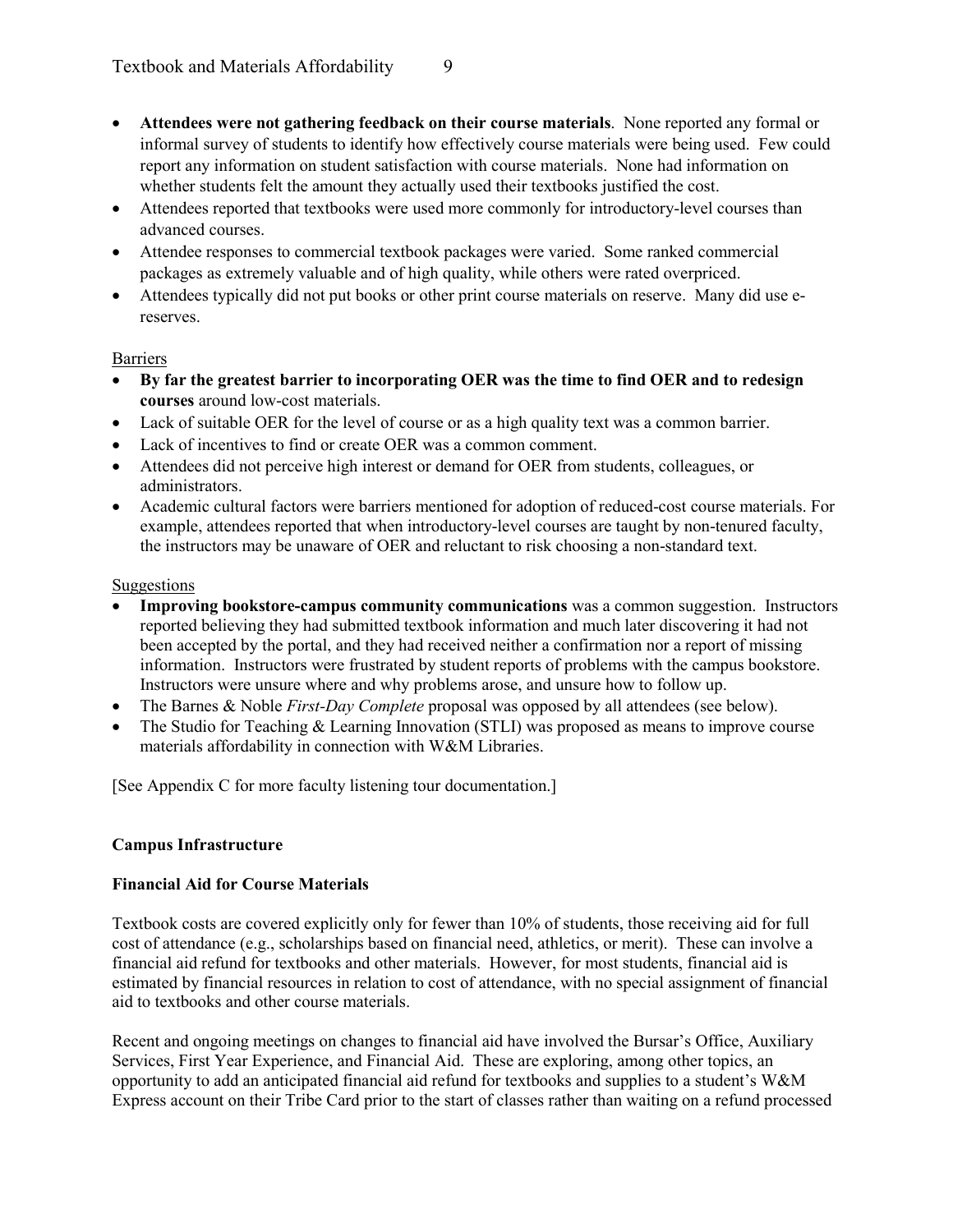after financial aid is dispersed on the first day of classes. Adding an anticipated refund to a student's W&M Express account is currently an opt-in process, but W&M may be in better compliance with federal regulations and better address textbook affordability by moving to an opt-out process. [See Appendix D: Summary from the Federal Student Aid (FSA) Handbook, Provisions for Books and Supplies]

#### **Student Support Services**

The need for greater understanding of services available to William & Mary students prompted interviews by members of the task force staff sub-committee with Academic Enrichment (AE) and Student Accessibility Services (SAS) leadership. AE and SAS play a critical role in assisting student with a variety of academic needs. SAS is uniquely positioned to ensure students with ADA accommodations receive the proper supports to assist in their learning. AE, on the other hand, is tasked with ensuring students stay in good academic standing to successfully graduate from W&M. AE and SAS served as important gateways into understanding student support services related to course materials at W&M.

Interviewees were asked the following questions:

- 1. What do you believe is the biggest challenge students face with textbook affordability and William & Mary?
- 2. Within your department, what is being done to assist students with the issue of textbook affordability?
- 3. In terms of William & Mary as an institution, what other services exist to help students with issues of textbook affordability?
- 4. What data exist that can help inform the issue of textbook affordability?
- 5. What data are needed to help inform the issue of textbook affordability?
- 6. Is there anything else that you believe is important that we might not have covered?

Representatives of AE and SAS agreed that the cost of textbooks is one of the biggest barriers for students. For students served by SAS, further barriers include timely notifications to students and information on which edition of the textbook is required for the course. Students with ADA accommodations may face additional hurdles due to accessibility concerns as alternative formats for students are important factors for consideration by this population.

Increasing the use of OERs was repeatedly cited as a solution to these concerns. AE also discussed the importance of faculty considering cost-effective versions of textbooks when assigning materials. While emergency funds or loans do exist to help students in unforeseen circumstances, the concern of textbook affordability is one that cuts across the entire W&M campus. As one representative stated, "*Students should have choice as it pertains to their style of learning.*" It became clear that most members of the TATF, and presumably the campus community at large, were at best only partially aware of the importance of course material costs and formats to students.

#### **Task Force Findings**

#### **I. Course Material Adoptions Reported to the W&M Bookstore**

In each semester, Barnes & Noble tracks the timing of textbook adoption submissions from instructors. Compared to other institutions using B&N as campus bookstore, the reported rates of submission have been low until just weeks before classes begin, well after the formal deadline. Delayed adoption is an issue that needs to be corrected. Students reported seeking course material information immediately after course registration in order to begin searching for low-cost books and other materials. Delayed posting of required texts increases costs because prices tend to rise over time as a new semester approaches. At present, too few instructors are meeting deadlines for on-time reporting. Instructors need to be (i) aware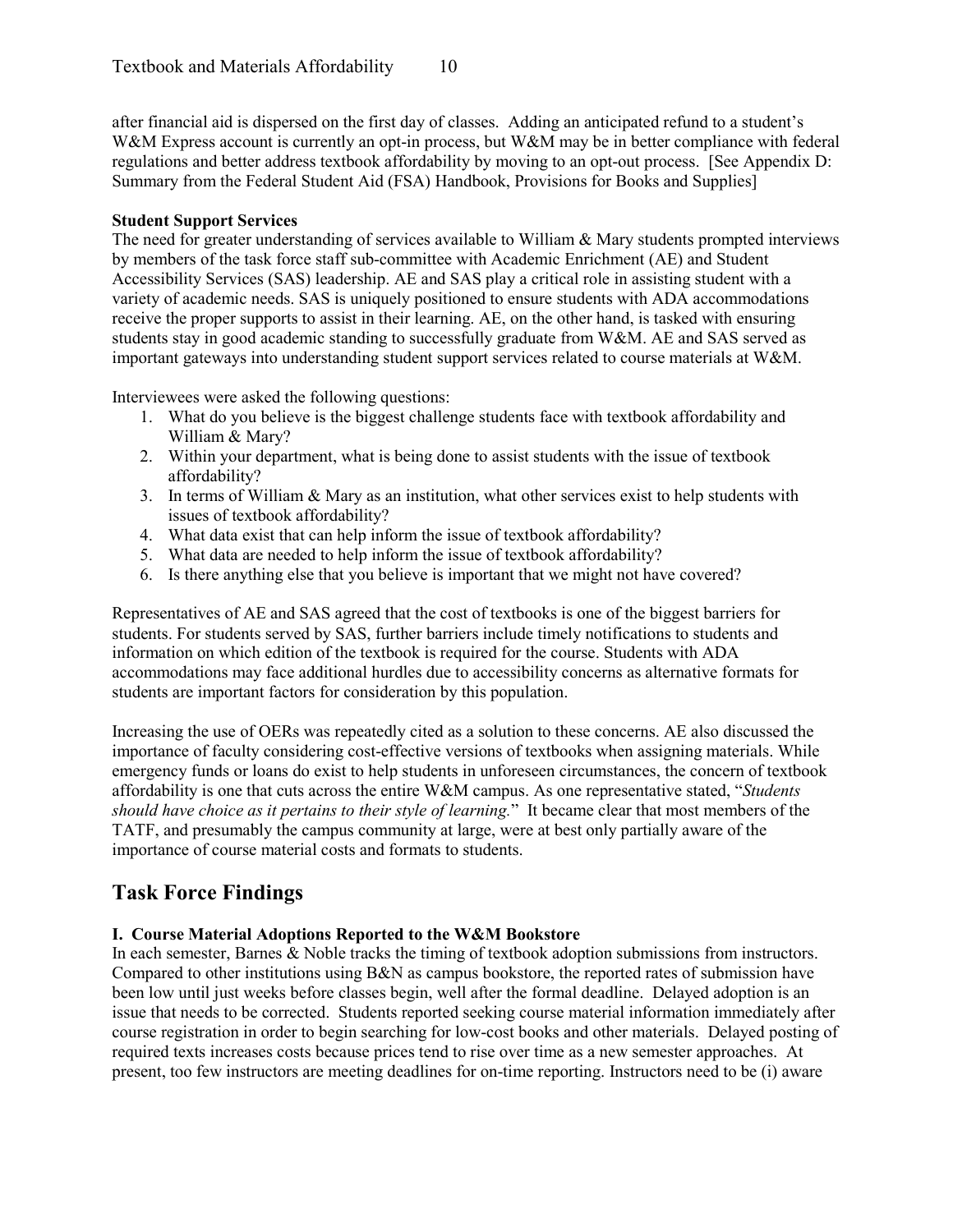of the importance of timely reporting, (ii) aware of the deadlines, and (iii) educated about the seriousness of the mandate for on-time reporting.

The low reporting rate is partially an artifact that can be removed. Some courses routinely have no books or materials, and these categories have in the past often been unreported. Reported adoption rates would rise if these categories of courses are routinely assumed to have no required materials. These courses include, for example, research courses or music performance courses. In some departments, there are large numbers of sections of these courses. In one department in A&S, for example, each instructor may be assigned one section for each of four undergraduate research courses (freshman research at the 200 level, research at the 300-level, research at the 400-level, and honors research). In addition, faculty may be assigned sections of directed readings on special topics, which are often not designed until early in the semester, and which use only W&M library resources. In the department noted above, 60% of courses listed for the department fall in this category. A mechanism should be created to routinely class such courses as "No course materials required." This change would provide more accurate information on timely reporting of required materials. It would not fully solve the problem of late reporting.

As part of the campus-wide discussion of course material affordability, W&M staff working with the campus bookstore have been addressing some of the issues above. Under "**Recommendations"** (below), we include cultural changes to improve awareness and compliance of reporting adoptions to the bookstore.

#### **II. Evaluation of First-Day Complete: No Support**

A specific charge to the task force was evaluation of Barnes & Noble's proposal for a pilot of "*First-Day Complete*", a program offering students access to all of their textbooks by the first day of class in exchange for a fee based on each student's enrolled credit hours. This fee would be assessed by the W&M Bursar along with tuition, room & board, etc. Per federal law, students would have the ability to opt out of the program. Course materials could be in any format (print or online) and would be specified at the institutional level. Steep discounts were promoted by the program, with the deepest discounts available for ebook format and textbook rentals. However, there are very few instances of other higher education institutions having participated. We found no firm documentation of savings that might be realized.

Barnes and Noble's *First-Day Complete proposal* was discussed independently in multiple settings: (i) by the full task force, (ii) by each of the three subcommittees (*faculty perspectives, staff perspectives, and student perspectives*), (iii) by Faculty Listening Tour attendees, and (iv) with student representatives. The proposal received no support.

*First-Day Complete* received little to no support for several reasons. The program was viewed as merely shifting costs from students taking courses with high-cost materials to students in courses with lower-cost materials. As a result, for example, English majors would subsidize books for business or STEM majors. *First-Day Complete* would also do nothing to address rising costs of course materials, and would create so-called 'perverse incentives' that could encourage higher costs. First, this system would discourage instructors who might otherwise adopt or produce OER, because benefits would be spread diffusely across all students, with little benefit accruing to individuals in the courses using OER. Second, instructors could adopt high-cost texts with confidence that their own students would be spared nearly all of the cost. Third, the task force believed that the mandated provision to allow students to opt-out would cause a well-known economic problem termed 'adverse selection' whereby students anticipating low costs for course materials would opt out, thus making the program more expensive and unattractive for those participating, and causing further opting out in the next period. Fourth, *First-Day Complete* would require 95% of faculty fall-semester adoptions be submitted by June 1 in order for W&M to participate. While W&M faculty adoption rates are improving, they are too low to consider this option, especially as some courses (e.g., some of those taught by visiting instructors) are created after the adoption deadline.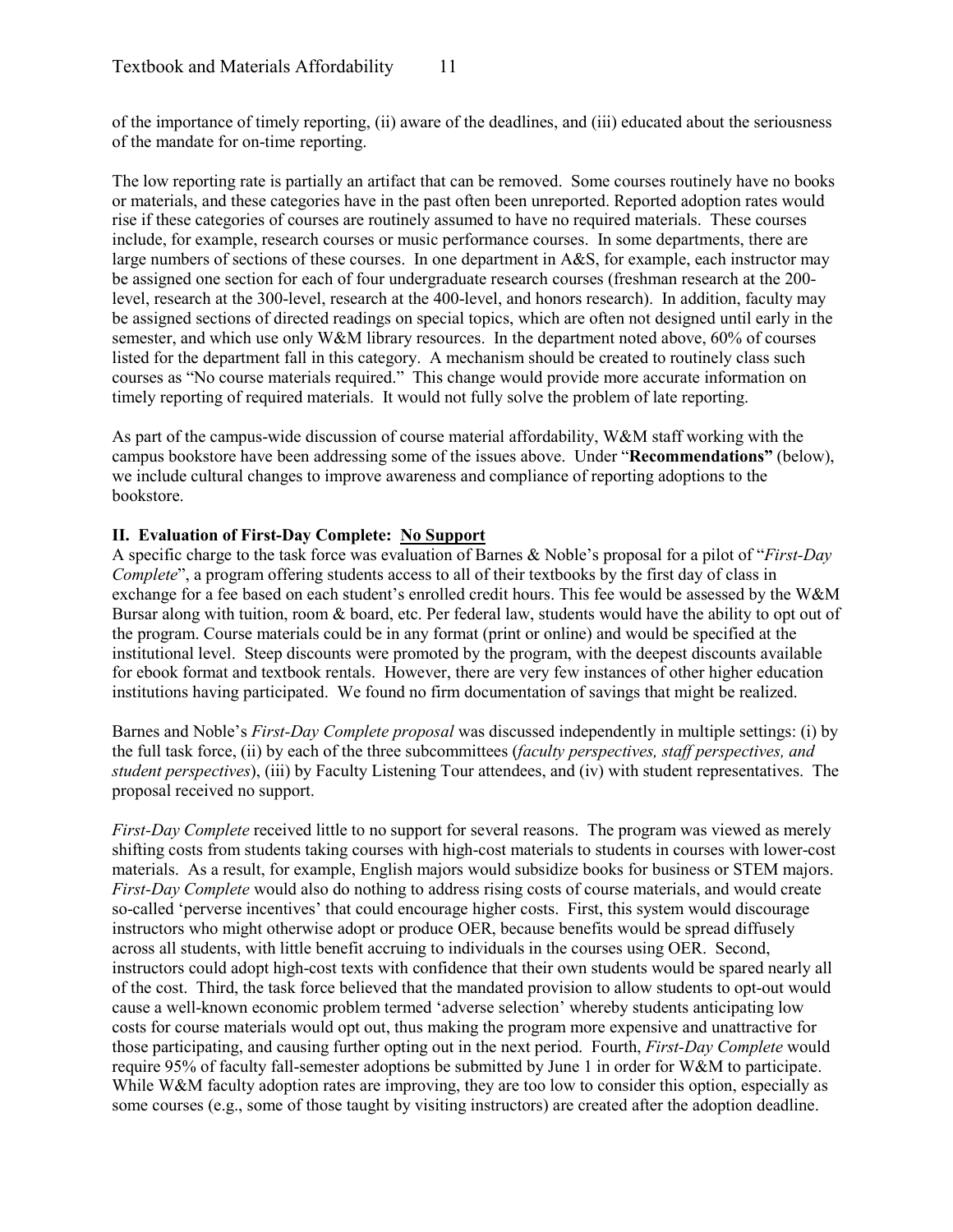Finally, the student survey indicated that a majority of students prefer hard copies: 78% indicated that they preferred hard copies for required texts, and data from the campus bookstore indicated that 98-99% of current sales to students were hard copies. To incur savings in the *First Day Complete* program, many students would receive textbooks in an electronic format that they do not prefer. For all of these reasons, the *First-Day Complete* proposal was not considered viable.

#### **III. Evaluation of Other University Inclusive Access Programs: No Support for Models Considered.**

Other inclusive access models exist, such as controlled prices on a course-by-course basis, and the task force briefly reviewed these models as a general category. The additional models considered by the TATF all suffer from many of the problems already mentioned for *First-Day Complete*.

#### **IV. Specific Recommendations.**

**The TATF recommends an initial goal of reducing course material costs for undergraduates by 10%, amounting to a savings that could be \$750,000 per year for W&M students.** Adoption of the recommendations listed below could achieve this target. As part of their implementation, the TATF might be continued or reorganized/renamed and charged with additional consideration of recommendations and aiding implementation of those recommendations adopted by W&M.

**1. Outreach to instructors by the university administration to increase compliance with deadlines for reporting textbook adoptions to the bookstore.** 

Meeting deadlines for submission of required course books and materials would allow the bookstore to obtain more copies of used materials. Earlier adoption and posting of information would inform students earlier about course materials, giving students more time to seek low-cost materials.

**Implementation**. See Recommendation 3 below.

**2. Standardize a means for students to report their (i) use of and (ii) opinion of course materials to instructors.**

Instructors rarely gather systematic feedback from students on how and how often students are using textbooks and other course materials. They gain no systematic feedback on whether students feel the textbooks and materials are viewed by students as necessary for success in a course. While acknowledging that students can be poor judges of the value of books and materials, the TATF found that the few instructors on the TATF who sought systematic feedback had sometimes chosen to make a textbook optional rather than required. In one example, an instructor was surprised to find that 80% of students felt they had not needed the required text, though a minority of 20% felt it was essential for their success. In that example, the *required* text was redesignated as *optional,* and soon after course registration all enrolled students were sent information through Blackboard on how to decide whether to purchase the textbook. In the next offering of the course, students reported that the information had been sufficient to allow them to make good decisions on whether or not to purchase the textbook. Student feedback on the value of textbooks and materialst has potential to help reduce costs.

Results from TATF discussions and the student textbook survey indicated that some instructors mark textbooks as 'required' when students report that they don't find the textbook necessary or useful for enhancing success in the course. Some students reported that they could find all necessary information from the lectures and other course materials. For some courses in which information outside of lectures and other materials was necessary, students reported they could easily find free information of equal quality to the content of required textbooks. Some students reported that they had learned strategies to find resources in free online materials that provided information they found more useful than content in required textbooks and materials. Others reported that some faculty did not assign any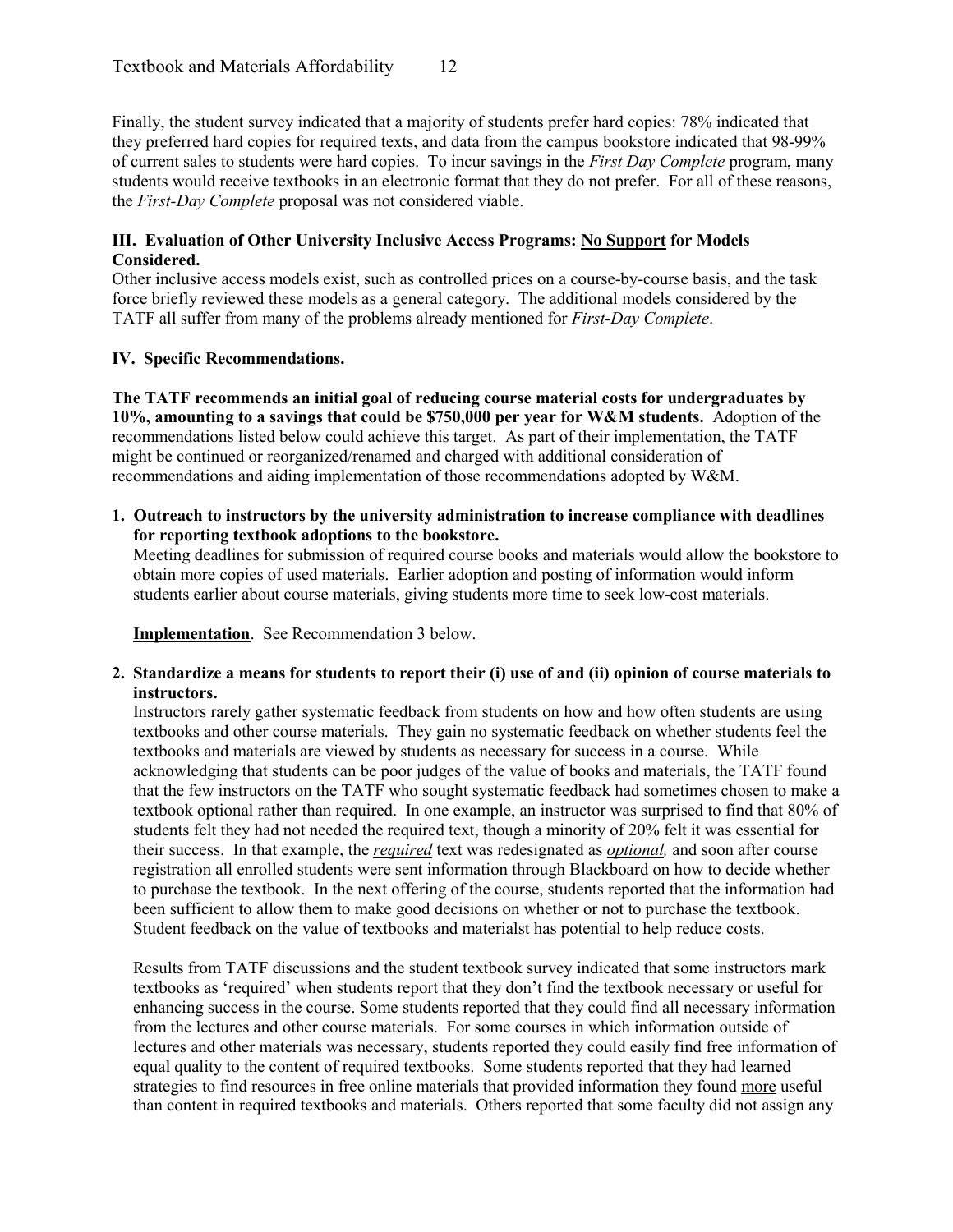readings from the textbooks they required their students to purchase, simply telling students that the textbook should be used as needed.

In most courses, the only student feedback on textbooks or course materials is derived from formal course evaluations. On course evaluations in Arts & Sciences, a decades-old question in common use is limited to the very broad category of 'readings': *"Were assigned readings valuable to this course?"* TATF members perceived this question as too vague and broad to be useful. It encompasses not just a textbook or other materials, but also any free content posted on Blackboard, as well as content assigned from free sources on the web. Furthermore, this outdated question excludes interactive course and study materials such as *WebAssign*. Relatively few instructors at W&M appear to gain significant feedback on how textbooks and course materials are (i) perceived by students, (ii) valued by students, or (iii) used by students as instructors intend.

**Implementation**. We recommend that wording be developed to assess the utility of textbooks and other course materials. The task force was unable to develop universal wording that could apply to any course. A starting point might be, as a first step, a replacement question(s) on W&M A&S course evaluations: "*Do you feel the required textbook(s) was/were worth the investment in helping you to learn?*" A second question could be, "*Do you feel any required non-textbook materials for which you paid was/were worth the investment in helping you to learn?*" We suggest development of sample wording for a variety of questions that might be added by departments to standard course evaluations. Questions might be offered by individual instructors as routine end-of-semester surveys for all/most courses at W&M. To reduce implementation costs, instructors might be given access to sample surveys in Qualtrics or on other platforms. There may be options to institutionalize these surveys such as, for example, a student-run survey open to all students at the end of each semester. If even 5% of instructors gained information that prompted shifting a *required* textbook to *optional*, savings to students could be above \$100,000.

**3. Promote cultural change at W&M by increasing faculty awareness on the repercussions of high course materials costs and offering outreach on OER and strategies to reduce student costs.** Instructors might be motivated to increase sensitivity to costs upon being educated on the connection between course materials affordability and educational access and equity. Instructors reported in the listening tour and anecdotally that they didn't understand why they were asked to adopt textbooks so early. They were unaware of the strategies students use to find low-cost materials. Instructors were unaware that significant proportions of W&M students were sometimes avoiding classes due to high cost of textbooks and other course materials, or were performing poorly because of inability to purchase materials. This information could be circulated by dissemination of summaries from the student textbook survey.

Messaging from a highly visible university champion, such as the Provost or the Vice Provost for Academic and Faculty Affairs, could help to encourage faculty to submit course adoptions early. Messaging and ongoing support from leadership champions should include: information on textbook costs and requirements for bookstore adoption deadlines to instructors, spotlighting instructors and departments already using OER or other free-to-use materials, information on the ability of W&M Libraries to help faculty identify OER for potential application in their courses, and identifying a standing committee to monitor and to address new opportunities for implementation of these policies. For example, W&M might designate 'Textbook Days' when conversations and attention are focused on the issue of course materials adoption and affordability. They might also foster conversations on how to best use the forthcoming (spring/summer 2020) Barnes & Noble Adoption Insights Portal (AIP), which will replace the woefully outdated B&N *Faculty Enlight* for instructors to report textbook adoptions.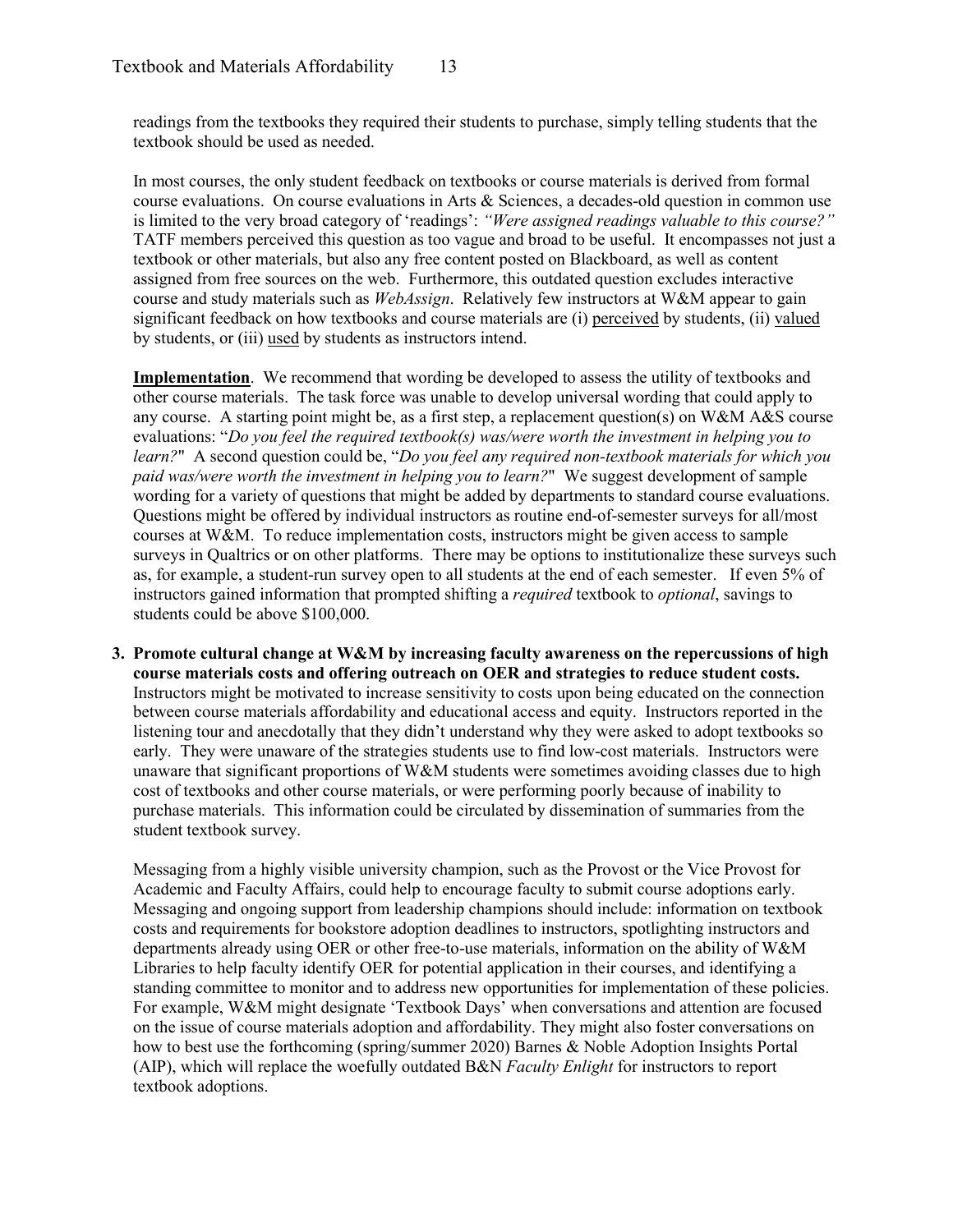AIP will correct deficiencies in *Faculty Enlight*, and instructors should be educated on these corrections. Problems with *Faculty Enlight* reported on the listening tour included uncertainty because adoption submissions were not automatically confirmed, reports of serious delays in ordering textbooks because adoptions submitted on time had not been accepted by the portal, and failure to inform students about availability of free downloads of OERs. For example, a recent OER textbook  $+$ link to a free download submitted to the bookstore was presented on the bookstore website only as a print copy of the text available to purchase. No mechanism existed to add a text box with the free download link, with no mention of a free download. Based upon reports from the campus bookstore, these problems should be eliminated in the forthcoming AIP. AIP will, for example, allow faculty the option to include notes with their selections, including links to sites to download free versions of materials. Instructors could include in a textbox brief advice on why or how a textbook or other materials will be useful to students. All instructors should be made aware of these options.

Instructors should be educated on state legislation requiring Banner identification of courses as "low cost" or "no cost." Beginning in 2020, the legislation mandates this information for students to allow them to estimate course materials costs at the time they register for classes. W&M will implement this "low cost" identifier when instructors adopt course materials costing \$1-\$40. Instructors should be educated on the new labeling, and encouraged to consider whether they can gain these labels while still maintaining appropriate course quality.

Motivation to cuts costs should not be pushed to excess. There are many strong reasons for most instructors to use non-OER texts, and to adopt useful course materials that have costs to students. While new OER in more subjects are becoming available, particularly for courses with high enrollment, the great majority of courses still lack readily available OER. Even when OER are available, the low cost may not be justified by the quality of content. The TATF certainly does not advocate blanket adoption of OER or older editions. However, outreach to instructors with information on the pros and cons of OER or of adoption of older editions of texts could significantly reduce costs to students. We recommend targeted outreach to instructors teaching high enrollment courses in subjects that have OER of good quality. Particularly effective outreach might incorporate advice and mentoring by instructors of high enrollment courses who have adopted OER successfully. Even a few additional instructors who find they can adopt OER, offer a course without a required textbook, allow older editions, or apply other strategies could produce significant savings.

**Implementation**. One consistent theme that emerged from the work of the task force was a lack of cross-campus understanding of resources and behaviors that affect textbook affordability. Change will require coordinated effort by existing or new staff who can develop an advertising/informational outreach campaign that catches attention and engages instructors. This campaign would include regular messages from administration at the level of chairs and program directors, deans, and the Provost. Next, there could be a centralized location where faculty, especially new hires, can access important information about resources to make their course more affordable to a wide range of students. This might be the most costly implementation, but without faculty awareness and cultural change, other efforts will have poorer outcomes.

#### **4. Development and delivery of further support for OER from STLI and W&M Libraries**

Continue the VIVA OTN/OER workshops offered through W&M Libraries, and develop additional workshops and institutional support through W&M Libraries in partnership with the Studio for Teaching & Learning Innovation for making OER adoption easier. New workshops should address topics such as how to replace costly textbooks with OER or how to teach a course without a textbook. Workshops should target high-enrollment, high-cost courses. Examples include introductory-level STEM, economics, and mathematics courses that are not already using OER, as well as courses offered through the law school.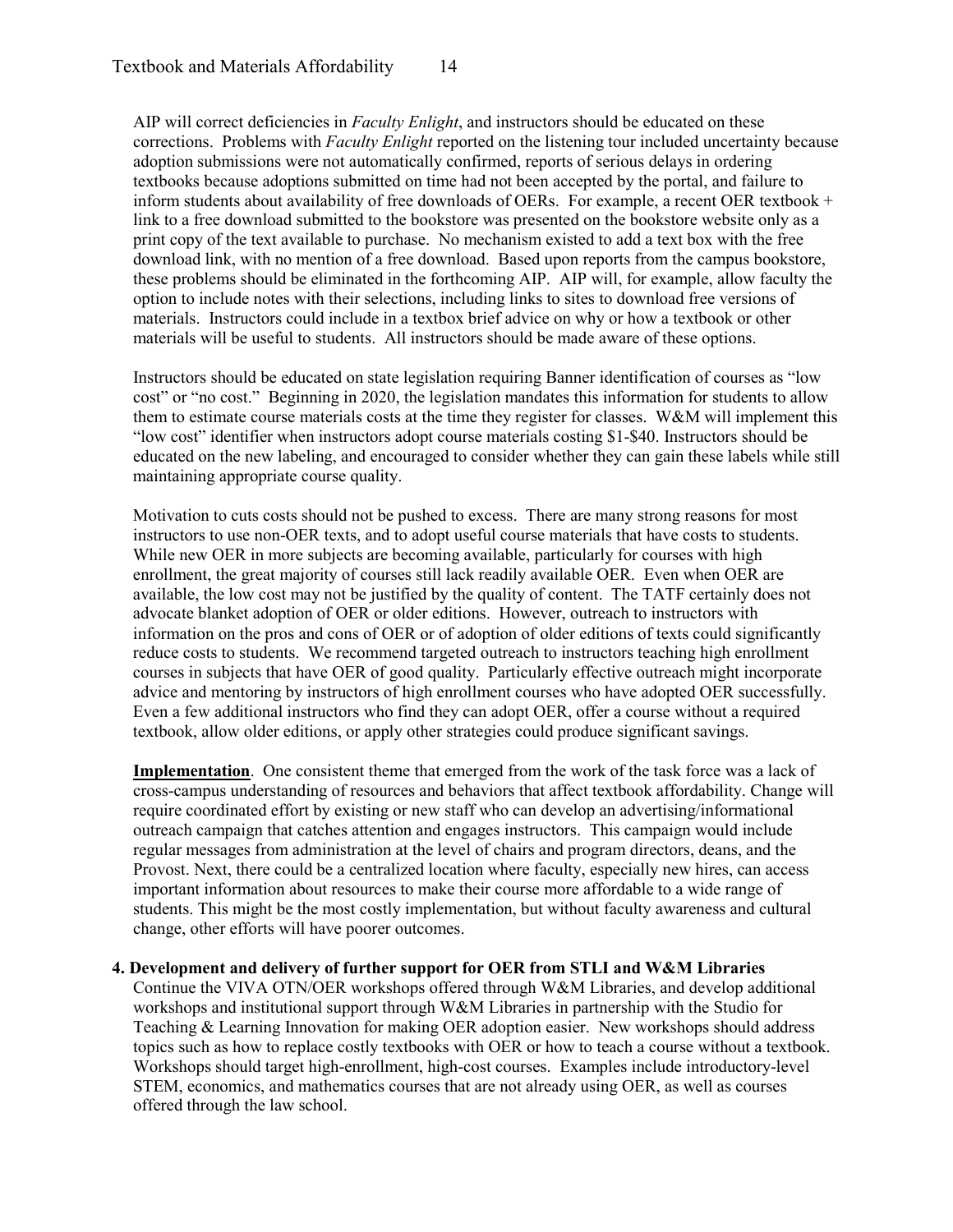W&M Libraries can expand methods to support use of OER and free access to textbooks. First, it can better promote its abilities in identifying OER specific to courses by faculty request. Second, it can continue to promote its ability to license ebooks which become free-to-use course materials accessible through the library catalog. Third, it can continue to devote a portion of the collections budget to funding targeted purchases of print course materials for high-enrollment, high cost courses. These print materials are placed as course reserves at the Circulation desk and offered a limited-time check out, frequently two hours. During that time, students can read or copy the material for their use. Fourth, W&M Libraries can promote faculty course reserves. While the libraries offer the ability to make available course content which faculty deliver to be placed on course reserve, many faculty reported in the listening tour that they forgot the option or that they did not have a copy to spare, as they only had one copy of the textbook. It may be that faculty can be reminded about the option and rationale to place course materials on reserve. Finally, the libraries can espouse and support development of its public-facing staff on the principles of and rationales for using OER as well as on best practices surrounding OER authoring. Competencies in support of OER authoring might include technical development on OER authoring tools, placement and optimization in repositories such as W&M ScholarWorks and OER repositories, and expertise on intellectual property issues such as licensing.

Support may also involve the following from STLI: convening small-scale development groups, offering assistance with course design, supporting LMS integration with OER and other free-to-use course materials and more.

**Implementation**. Additional funds could be applied to targeted purchase of textbooks to be made available on course reserve. W&M Libraries already has a staff position intended to help support OER development and adoption. This recommendation could be furthered simply by continuing that position, but we recommend additional time and resources for this effort. The existing VIVA-OTN/OER workshop program has had relatively low cost, and just over the past three years, our estimate of the return is saving W&M students \$85,000 per year. We feel that additional savings of \$100,000 per year may be possible, with a potentially high return on investment.

**5. Offer funding for instructors to use and/or produce and share OER books and course materials** Instructors identified the greatest barrier to adoption of OER as the time to find the materials and modify a course to use OER materials. At present, there is no funding or incentive for instructors to invest extra time to adopt or develop OER when non-OER textbooks are better known and adequate. Reasonably, why should an instructor give up a useful textbook and supplemental materials when the option is an unknown OER, often with fewer associated resources?

W&M should provide funding to reduce barriers for adoption of OER that might produce equivalent or better student outcomes. Funding could involve sponsoring an independent competition for efforts toward course design innovations employing fee and low-cost materials. W&M might offer course buyouts and provide financial incentives to develop leadership in producing and using OER. W&M could offer cost matching with VIVA or other OER grants. An easy-to-implement option would be to promote the semi-annual W&M Libraries Writer's Retreats as opportunities to work on OER resources. These retreats provide to participants quiet space, protected time and daily breakfast and lunch for a week when classes are not in session.

**Implementation**. Incentives could best support OER through two existing groups: the STLI and W&M Libraries. The TATF recommends a program of small grants in the following two areas: (i) Supporting instructors for the time required to find, review, and adopt OER in a pilot program with two rounds of funding totaling \$10,000, and (ii) Supporting the time and costs of producing new OER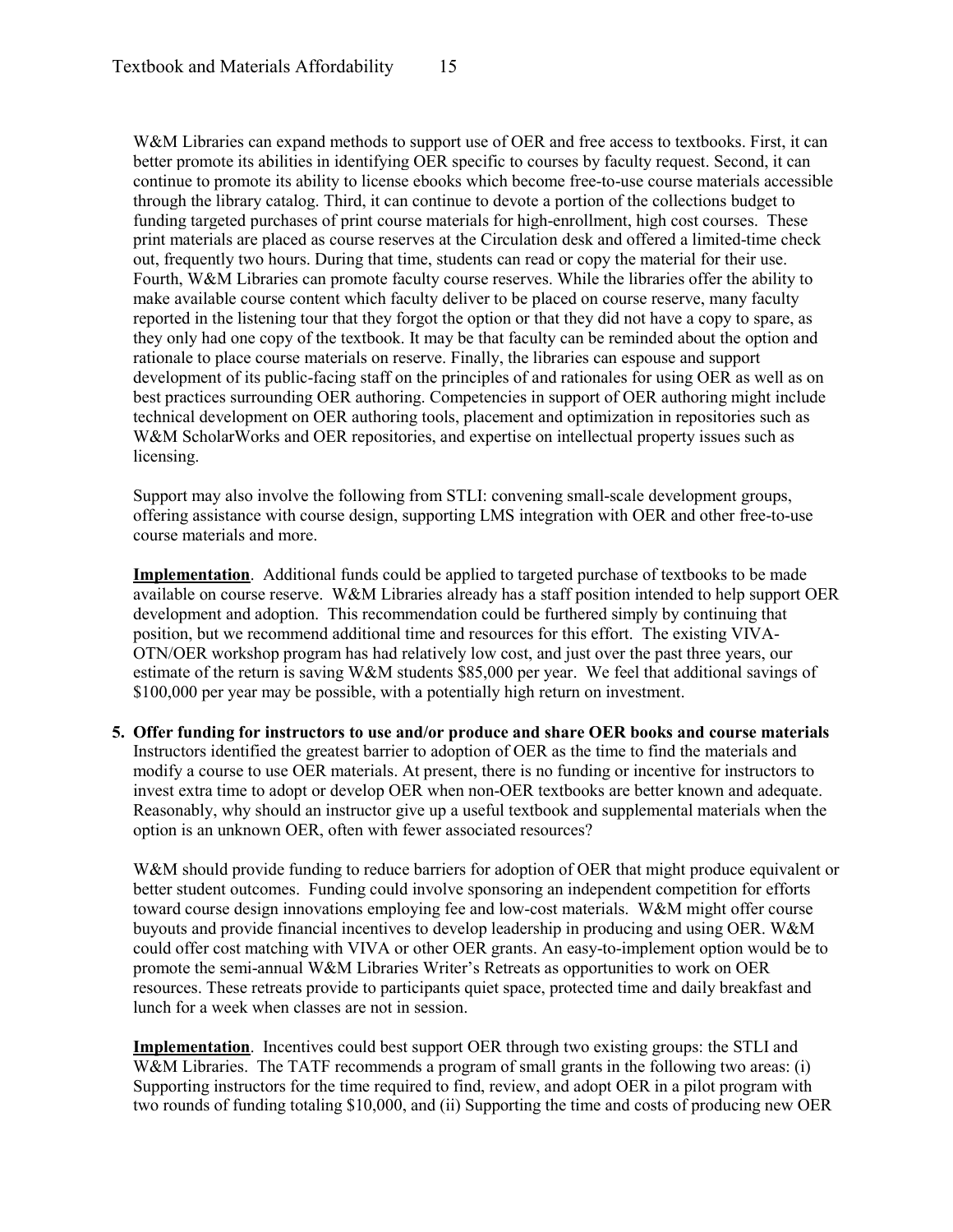that could replace costly texts or course materials at W&M as a stand-alone competition and/or by cost matching of proposals to the existing VIVA OER small grant competition (anticipated cost less than \$10,000/year).

In support of these efforts, the Studio for Teaching & Learning Innovation (STLI) is already committed to helping faculty, students, and staff in these efforts. STLI will collaborate with faculty and learning partners through professional learning and resource sharing opportunities. Specifically, we recommend the following pathways:

A. STLI can provide a platform and structure for learning from colleagues and sharing successes with OER via its [instructional case repository.](https://sites.google.com/email.wm.edu/elearningsamples) Using this platform allows interested instructors to gain insight and test recommended tools and resources in their own courses.

B. STLI plans to offer a [Course Design Institute](https://www.wm.edu/offices/apel/instructional_training/index.php) beginning in Fall 2020. This institute will explore lesson design, student assessment, and instructional materials accessibility to promote faculty awareness of design approaches and best practices. As part of this institute, STLI can commit to including an OER integration and use module to better equip instructors for implementing OER in their courses.

#### **6. Support for students most vulnerable to high cost course materials.**

Students on financial aid receive varying amounts of support for course materials. Some receive full support for costs of course materials, but most do not. Many students work part-time (or even fulltime) to help cover costs of college. One TATF member currently advises a student who is at risk of failing to graduate because of missed study time (and sometimes missed classes) due to a heavy, inflexible, and unpredictable schedule of part-time work. For this student, a semester in which textbook costs are \$300 higher requires an extra 2 hours/week of work for the entire semester, time that then becomes unavailable for study. This is a significant issue for many students.

There may be opportunities to identify groups of students and publicize opportunities for assistance with purchasing textbooks. On a limited basis, the Office of the Dean of Students has been able to purchase course materials for students who have been unable to do so (e.g., covering the cost of *WebAssign* for a student who has a textbook, but has been unable to purchase access to the *WebAssign* problem sets). Based upon the student survey, we estimate that approximately 10-20% of students may have poor learning outcomes in some semesters because they feel they cannot afford textbooks or other course materials, or they struggle to meet the costs.

**Implementation**. We recommend that W&M explore mechanisms to identify and support textbook and materials purchases for these students. There are existing efforts in Financial Aid and the office of the Dean of Students for this support. Additionally, W&M might develop a portal through which advisors could identify such students and provide supporting information on financial needs to Financial Aid or Student Affairs. There may be development opportunities to seek a donor(s) for a named *Course Materials Support Fund*.

Funding initially at the level of \$10,000 per year should be added to existing support, with the goal focused not just on meeting financial needs of students in this category, but also on data collection about the demand and outcomes when support is provided. If students with these needs can be identified, this might be the most effective way to minimize the number of students who perform poorly or decide to avoid or delay courses because of the high cost of materials.

#### **7. Used Textbook Exchange**

Faculty and students identified options for making course materials accessible and affordable outside of purchasing them from the campus bookstore. These options include supporting the development of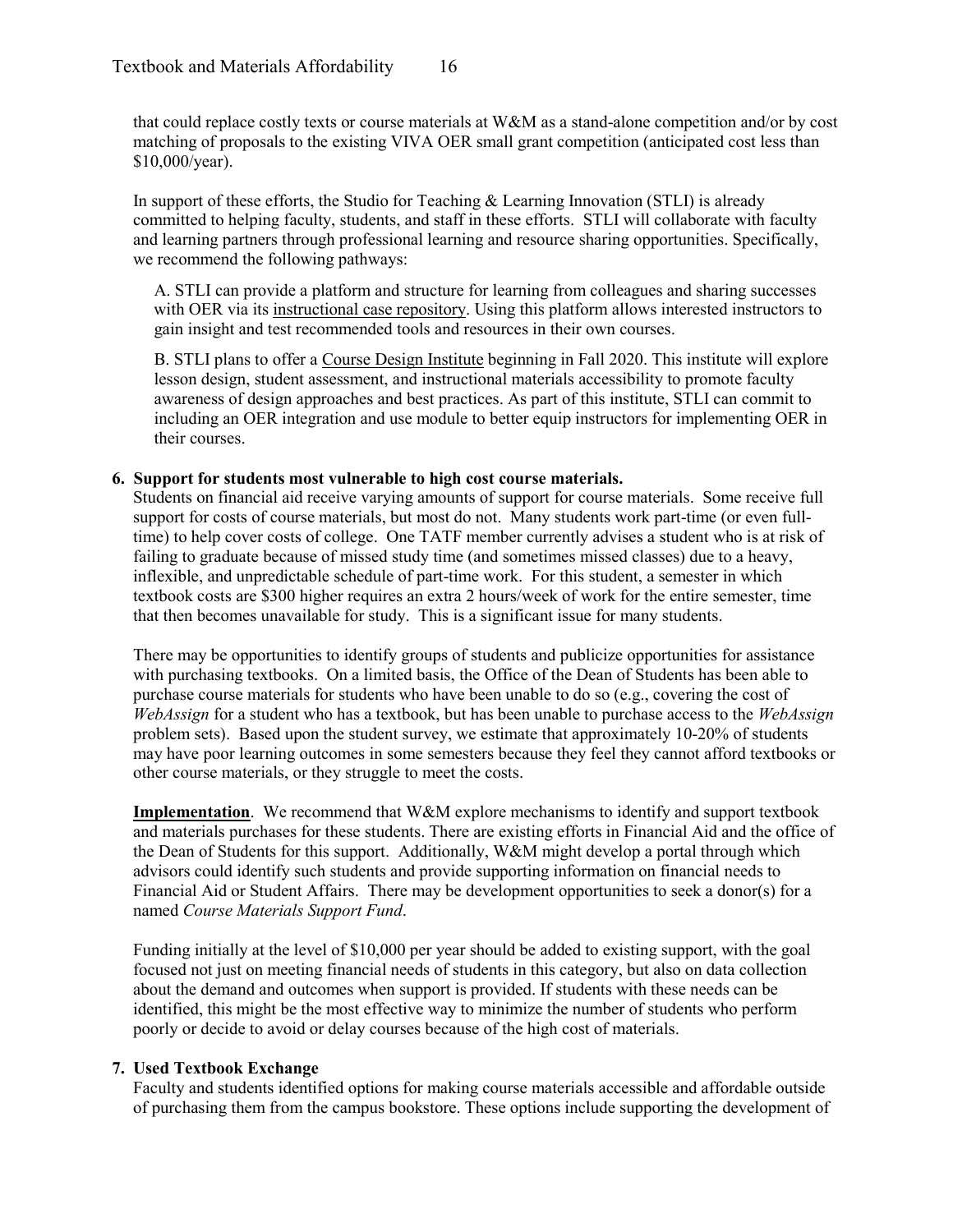a textbook exchange or cooperative. Anecdotally, students reported the availability of a Facebook site where they can buy and sell their textbooks. Such a resource could be further promoted by students, though not by W&M. Barnes & Noble has the exclusive right under the current contract through 6/30/2021, to operate retail locations for the sale, rental, and/or distribution of textbooks and course required or course-recommended materials and supplies, including custom publishing services and delivery of digital content. Under this contract, W&M agrees to remove any and all electronic links to third parties that directly compete with the core business of the bookstore. However, this option might be possible as an independent, student-run exchange.

**Implementation**. Under the current contract with B&N, any such exchange would need to be managed independently of W&M. A proposal for a physical textbook exchange location on campus appeared logistically difficult, given limitations on campus facilities space, resources and staffing. An exchange would likely need to be an independent, potentially student-run, organization.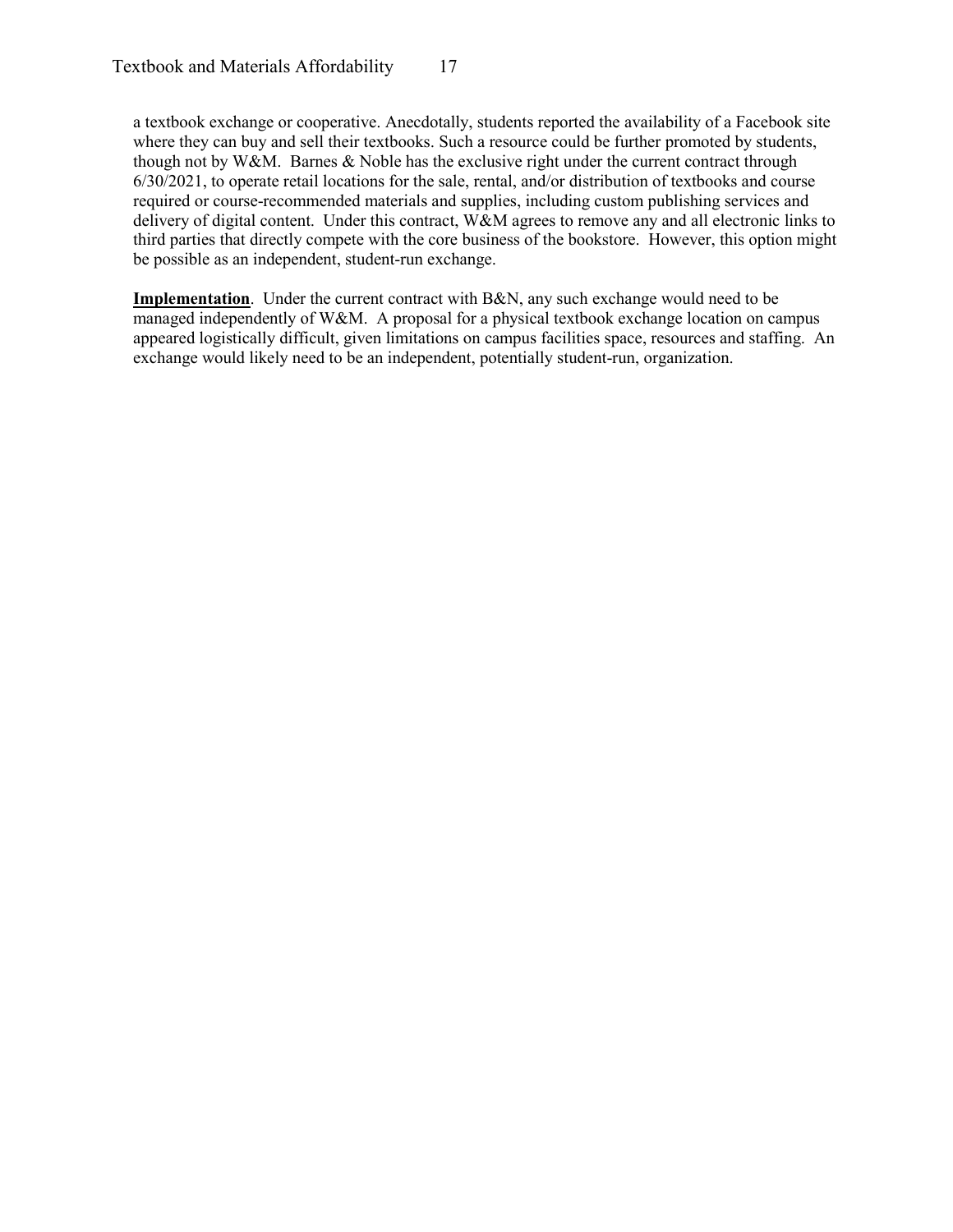#### **Appendix A. Textbook Affordability Taskforce Charge and Composition**

**Charge:** The textbook affordability task force is charged with examining the issue of textbook affordability, and developing and delivering near-term and long-term recommendations for making textbooks more affordable for W&M students. The task force will submit recommendations, and description of current affordability efforts underway at the university to the Provost by February 14, 2020. Recommendations should reflect W&M shared university values and aspirations.

The Task Force will consider the following to guide their work:

1. Work with university offices to capture existing data, and conduct surveys and focus groups to gather data on textbook and course resources costs and use, including financial aid support and accessibility requirements.

2. Conduct outreach with undergraduate and graduate students, faculty, and staff to engage them on the issue, and to inform the Task Force's understanding of current concerns and perceptions within the campus community.

3. Review best practices and activities at W&M peer institutions which have participated in textbook affordability efforts.

#### **Task Force Members**

**Jess Hall** (**TATF Co-Chair**, undergraduate student, library ambassadors) **Paul Heideman** (**TATF Co-Chair**, faculty) **Marian Taliaferro** (**TATF Co-Chair,** library) Adam Barger (Studio for Teaching and Learning Innovation) Joe Dobrota (Financial Aid) Nancy Everson (Academic Enrichment) Lauren Garrett (First Year Experience)

Cindy Glavas (Auxiliary Services) Lesley Henderson (Student Accessibility Services) Robert Metaxos (student) Shené Owens (Center for Student Diversity) Asia Randolph (Subcommittee Co-Chair, graduate student, School of Education) Peter Savelyev (Economics faculty)

#### **Task Force sub-committees**

Faculty/instructors sub-committee (Paul Heideman, chair) Infrastructure & staff sub-committee (Asia Randolph, chair) Student sub-committee (Jess Hall, chair)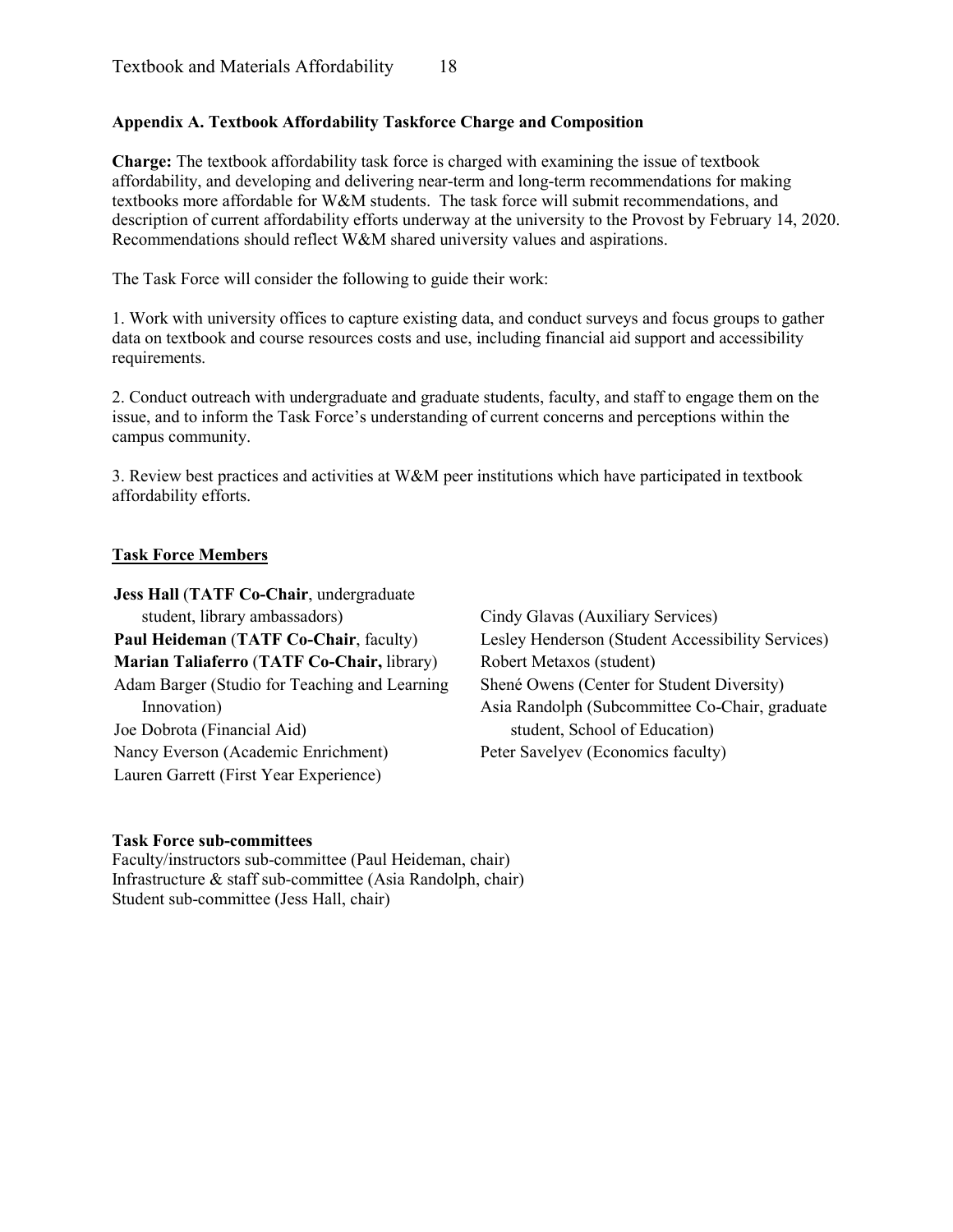**Appendix B. Student Textbook Survey Results**

# Student Textbook Survey Results February 2020

Marian Taliaferro Asia R. Randolph Jessica Ramey

William & Mary Libraries



CHARTERED 1693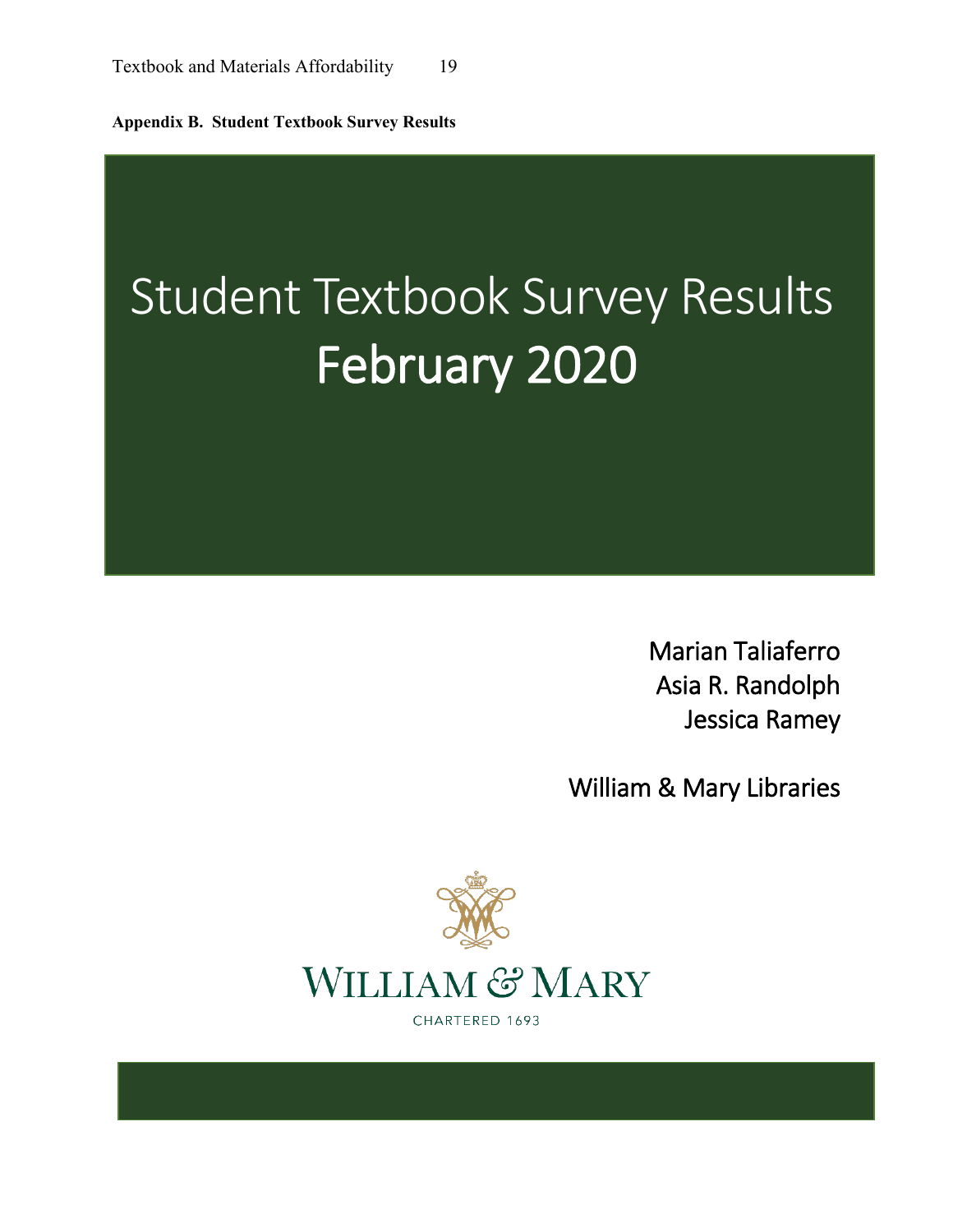#### **Executive Summary**

In the 2018-2019 academic year, several conversations with key administrators and staff were held on textbook affordability and the need to address it at William & Mary. These meetings served as the start of a cross-campus discussion. An effort had begun a few years earlier with the Library which presented Open Textbook Network (OTN) workshops sponsored by the Virtual Library of Virginia (VIVA) with the goal of increasing awareness of Open Education Resources (OER) and exposure to them.

As seen in conversations held at higher education institutions across the country, the increasing cost of attending W&M has become a significant challenge and a major policy issue at the highest level of W&M governance for the past several years. Textbooks play an important role in this cost challenge. National estimates of textbook costs indicate that students pay on average \$1,200 annually, with implications as barriers to student success, particularly college completion. This effort to understand more about W&M textbook spending was closely aligned with the larger conversation on costs and how they impact student success.

The main objectives for issuing the textbook survey in fall 2019 were to understand the textbook spending practices as well as related preferences of W&M students so that the campus administrators would have information useful for programs designed to increase course materials affordability. Specifically, survey objectives were to:

- Understand current costs of textbooks and course materials for W&M students
- Understand methods W&M students take to lower textbook costs
- Understand the viability of implementing an "inclusive access" textbook pilot
- Identify student suggestions for reducing textbook costs

#### **Summary of Key Findings**

#### **Key Finding 1 | Spending (textbooks + course materials)**

Overall, students are not purchasing all of the textbooks required for their classes. Overall, 48.3% of students (46% of undergraduates, 53% of graduates) reported that their textbooks cost more than \$300, whereas only 24.2% of total respondents (20% of undergraduates, 35% of graduates) reported actually spending that much. Course materials (excluding textbooks) were an additional layout. Over 30% of respondents indicated that they spent more than \$100 on required course materials that semester. Further, while a majority (56%) indicated that for the past year, they "always" (80% of the time or more) purchased the required textbooks assigned, a surprising 39.2% of students indicated that they purchased required materials less than 80% of the time.

#### **Key Finding 2 | Financial aid**

Of those indicating that they received financial aid, only 9% of them said that it covered all of their textbook and course materials costs. Nearly 36% said that financial aid did not cover *any* of their textbook and course materials costs.

#### **Key Finding 3 | Repercussions of high textbook costs**

Students acted in a variety of ways to deal with high textbook and course materials costs. More than a third (37.1 %) indicated that in their academic career, they did not purchase a required textbook due to the cost. A surprising amount (11.7%) indicated that they did not even register for a specific course due to textbook costs. Further, 7.8% dropped a course, 6.6% earned a poor grade, and 3.4% of students indicated that they took fewer courses due to textbook costs.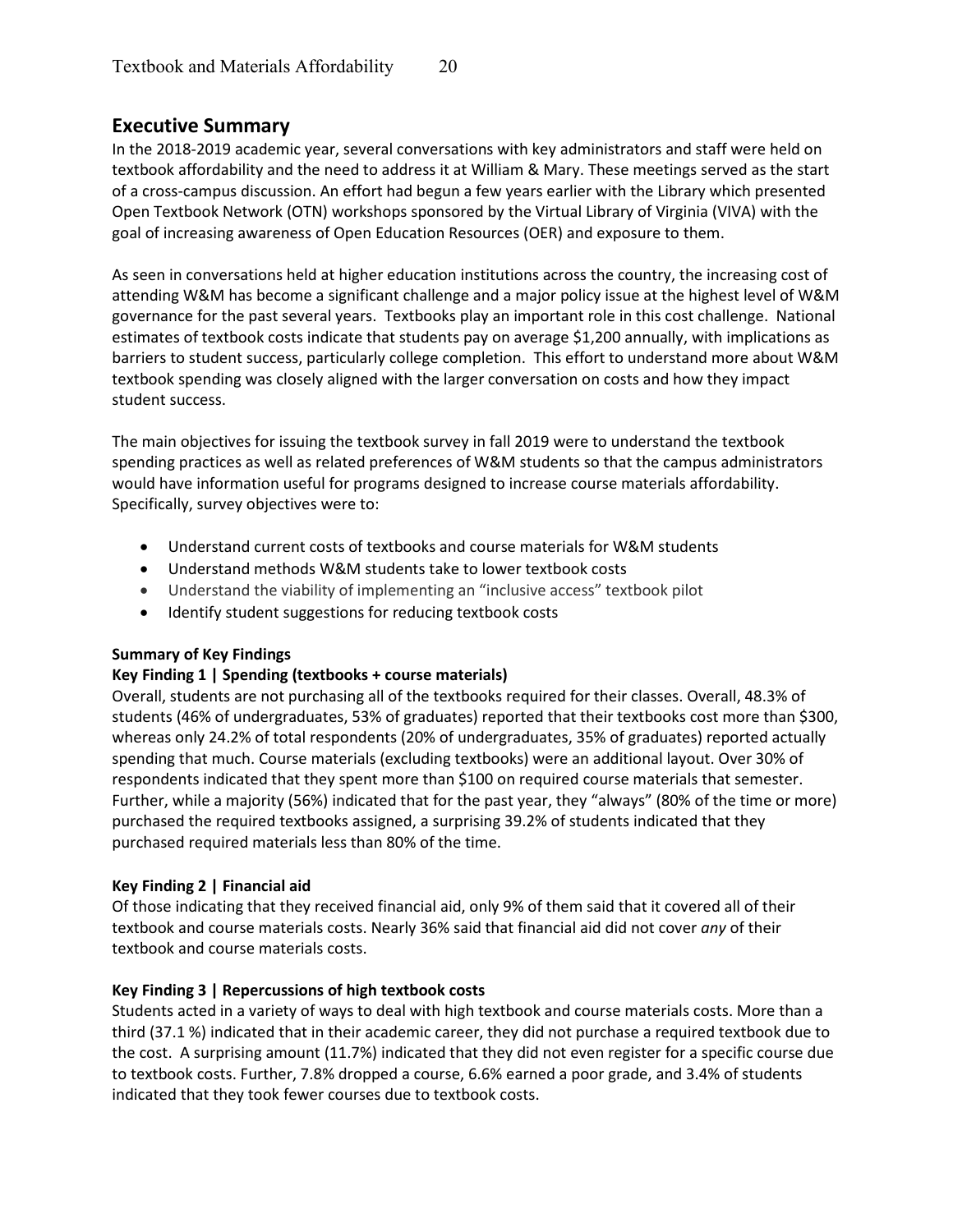#### **Key Finding 4 | Strategies students take to deal with costs**

W&M students reported that in the past year, only 55.4% "always" (more than 80% of the time or more) purchased the required textbooks and course materials. As for strategies for addressing textbook costs, students' most commonly reported method (20.3%) was purchasing their textbooks from a source other than the campus bookstore. This was followed by purchasing used copies (12.8%), downloading books from the Internet (12.9%), and renting printed textbooks (12.5%).

#### **Key Finding 5 | Print preference**

Repeatedly, W&M students indicated a strong preference for print format. When asked, 78.4% of students said that they prefer a "physical hard copy" when accessing required textbooks. This trend was less pronounced for optional textbooks (48.3%). Half of undergraduates stated that they had no preference between print or digital formats for a textbook rental program if it saved them money, but graduate students were again strongly in favor of print format if they were even open to a rental program in the first place (Undergraduates stated that 82% of them would be willing to rent whereas only 47% of graduate or professional students would be willing to rent.).

#### **Key Finding 6 | Student suggestions for reducing textbook costs**

Students offered a number of suggestions for ways to bring down textbook costs. The top 5 categories of suggestions reported were (in order from most to least mentioned):

- Faculty reconsideration of content marked as required (Distinguish between "essential" vs "useful")
- More faculty adoption of Open Educational Resources (OER)
- Faculty acceptance of use of older textbook editions
- Greater availability of inexpensive options at the campus bookstore
- Use of library services (course reserves and general circulating collection, interlibrary loan)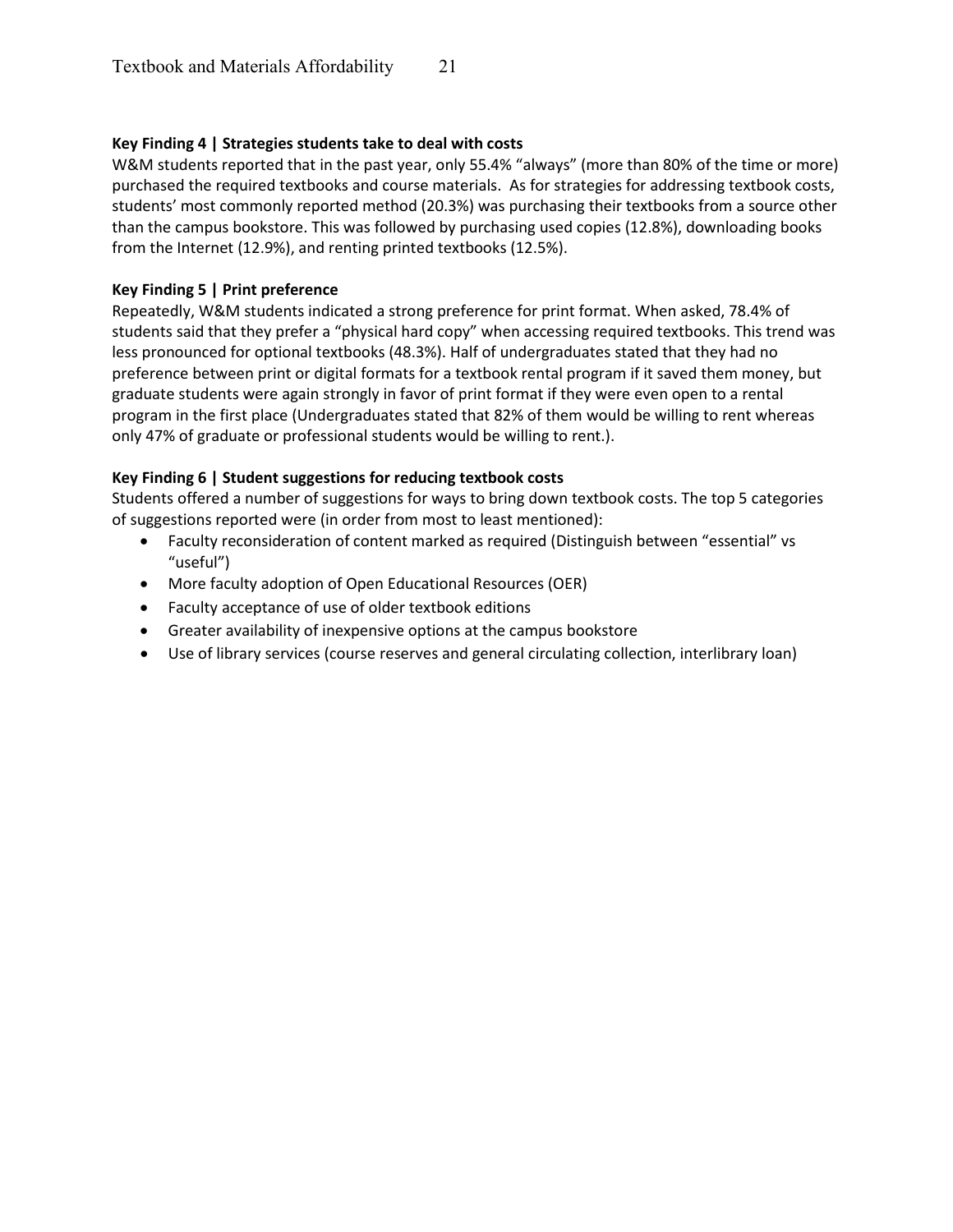**Appendix C. W&M Faculty Listening Tour Summary**

# W&M Faculty Listening Tour Executive Summary November, 2019

Marian Taliaferro Asia R. Randolph Jessica Ramey

William & Mary Libraries

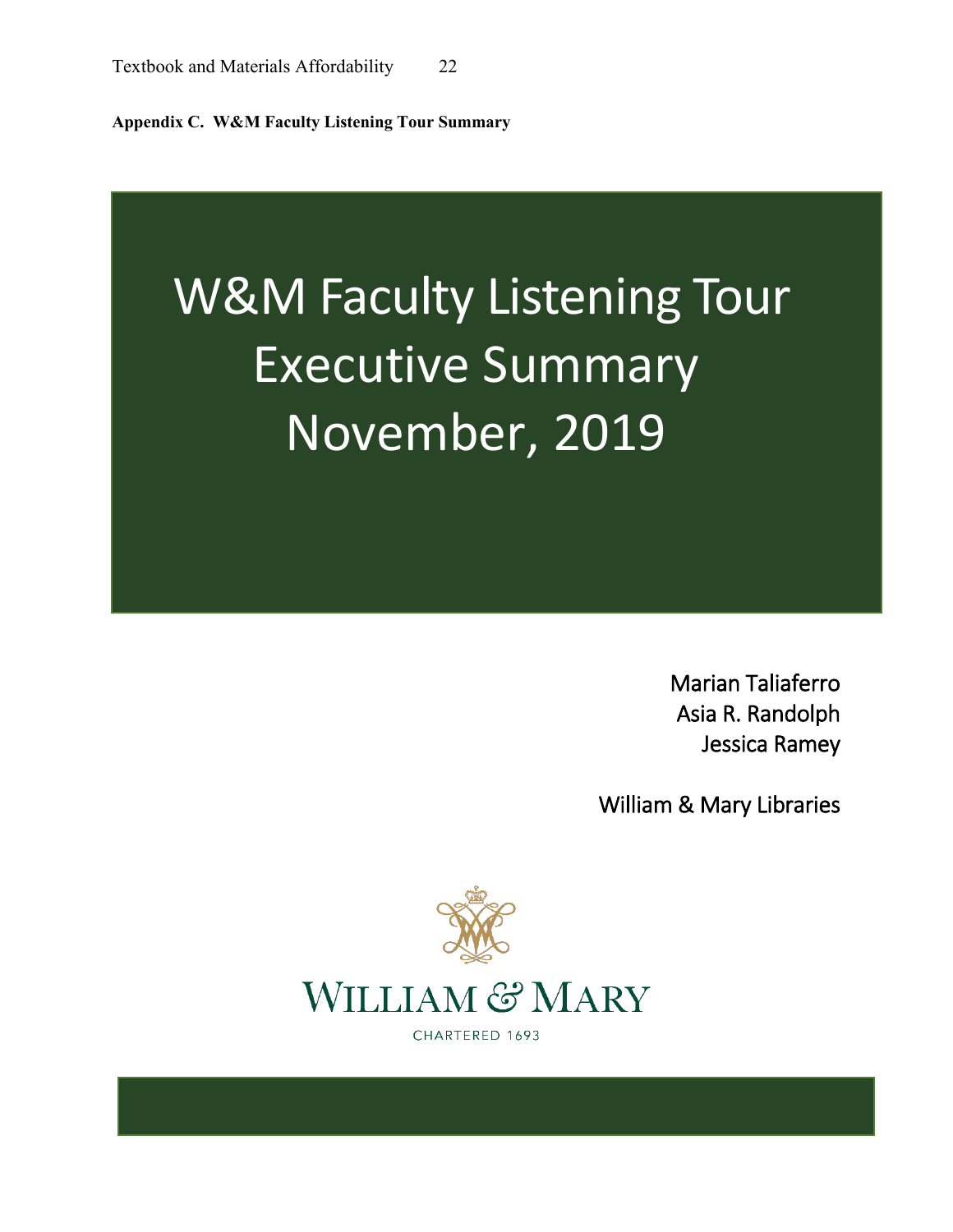In fall 2019, William & Mary Libraries embarked on a concerted effort to learn more about course materials adopted on its campus. In order to perform an environmental scan, staff from the libraries participated in several activities: administering a student survey, conducting a series of faculty focus groups and running a cross-campus task force on textbook affordability. This document explains the faculty focus group activity known as the "textbook listening tour."

The listening tour was structured largely based on an earlier effort that took place at Temple University Libraries. Bell & Johnson (2019) used the tour as an opportunity to gain insight into challenges and issues around faculty selection of course materials. The "tour" at W&M offered faculty a forum to inform library staff on their views on and approaches to course materials adoption, including awareness of Open Educational Resources (OER), where to find them and perceived barriers to their adoption. It should be noted that while the effort was sometimes referred to as "textbook adoption" since that is the terminology faculty are more familiar with, we were clear to indicate from the outset of each session that our scope included the broader "course materials adoption."

In total, 18 faculty met with us as part of the listening tour. While they were predominantly from Arts & Sciences, we had two faculty from the School of Education. The Mason School of Business, Virginia Institute of Marine Science and the law school were not represented. Sessions had been promoted repeatedly through the daily *W&M Digest* email. Faculty were also recruited by library liaisons and the Digital Scholarship Librarian. Departments represented included: Economics, Education, English, Linguistics, Government, Biology, Psychological Sciences, Chemistry, Math, History and Physics.

Several themes, as bolded and described below, emerged through the sessions.

Faculty with which we spoke were **very concerned about textbook costs for their students** and aside from introductory-level courses, they had structured their courses around the learning goals rather than around the content. They frequently reported continually refining their courses when new scholarship was identified, and prioritized affordable course materials (articles and eBooks) which were sometimes obtained through library subscriptions, or that they personally considered to be affordable. Many also reported telling their students that earlier editions of texts were acceptable to use in order to keep costs down.

**For intro-level courses, textbooks are much more commonly used than they are in upper-level courses and responses to commercial textbook packages were varied.** In these as well as upper-level courses, some faculty appreciated incorporating diverse perspectives via article readings, which they indicated they wouldn't have been able to do if using strictly a textbook. Other faculty wanted to offer students a foundational text as a reference that they could refer back to as needed. Some STEM faculty indicated appreciation for having access to graded problem sets or other homework services (Web Assign or Sapling) to accompany their lectures, whereas others in STEM said they didn't need all the "bells and whistles" in the commercial textbook packages.

**Faculty generally reported being satisfied with their course materials after reviewing them extensively and changing things up over time.** In some cases, they had developed lecture slides and other ancillary materials, particularly problem sets, to compensate for what they saw as shortcomings or gaps in textbooks. With regard to course materials formats, faculty sometimes mentioned others' policies against using laptops and mobile devices in class which could be a barrier for adoption and use of ebooks. Faculty format preference also appeared to be more specific in classes involving textual analysis, such as in the English department.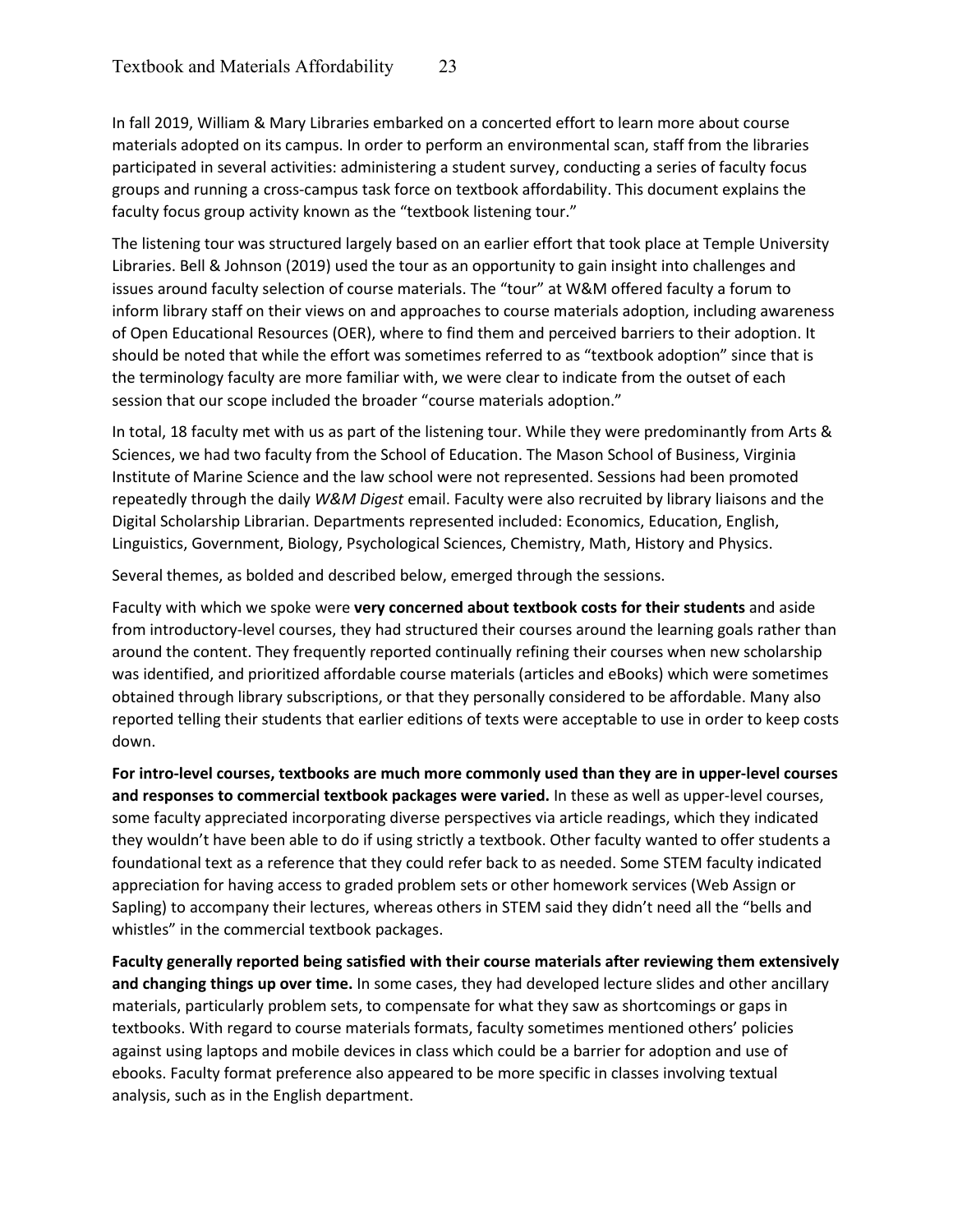**Most faculty selected materials independently but there were some cases where the decisions were made collectively**. For example, some reported that they used the same text as the last person who taught the class, or that the instructor assignments were regularly rotated among faculty in the department. In courses which need to be taken consecutively (such as in Modern Languages & Literatures), there was a good degree of coordination needed between faculty teaching those courses to ensure the learning would be continuous for the students and there was a strong desire to come up with something more affordable than what is on the commercial textbook market.

Despite having a strong desire to save their students money and thinking a lot about them, most faculty we spoke with **weren't gathering feedback on their course materials**. Reportedly, the standard course evaluation forms for both Arts & Sciences and the School of Education don't ask specifically on this topic. There were, however, one or two faculty who indicated that they would ask verbally in class for student feedback on the readings.

**Almost without exception, faculty knew to individually report adoptions through Faculty Enlight**. (The faculty which expressed interest in the tour, however, were strictly from the School of Education and Arts & Sciences. Reportedly, law school professors work with administrative staff to communicate their adoptions.) Respondents indicated that they knew to report adoptions through Faculty Enlight from having participated in faculty orientations through their school. In some cases, faculty didn't report any adoptions because they were using course materials which were free-to-use (either OER or library subscriptions) and they weren't aware of any guidance on reporting them. One faculty indicated that they didn't report any adoptions to the bookstore because their students had bad experienes and the faculty didn't want the business to go to them. (The procedure is that the adoptions are reported to the bookstore but students can purchase most materials- aside from custom coursepacks- anywhere.)

**Typically, faculty did not put books or other print course materials on reserve but many did use ereserves.** Many said that they forgot that they could do that, while some reported that they only have one copy of the material from which to work. Some faculty indicated that they didn't think it would be terribly useful to put the more extensive readings on reserve since they felt students need to have "the books at hand" to write their papers or to go over assignments or they felt that the 2-hour circulation period was too short. On the other hand, many faculty indicated that they employed linking to articles in the library collection and to other digital content via Blackboard.

Most faculty were able to identify OER as "free online textbooks" and some were savvy to their being licensed to share. There were, however, a few areas of need. The first was faculty reported **not knowing where to find OER and other low-cost materials**. Another is that they **weren't aware of the VIVA grants** to fund adoption, adaptation or authoring of OER. Generally speaking, **time** to find OER and to redesign courses around low-cost materials was by far the biggest barrier to faculty incorporating OER. Another barrier reported was the **lack of suitable OER** for the level of course or for a "high quality" text.

**Those who did use OER said that they were generally happy with them** in that the students had free access on the first day of class and that as faculty, they could better customize how the course unfolded in the semester, by switching around the order that topics were presented and creating links in Blackboard to the precise sections or articles needed. They also appreciated that the students could access their OER anywhere, and that they (faculty) have the ability to communicate specific edits to OER and have their feedback be readily incorporated. Another positive aspect of OER reported was that online materials can lend to making the content more engaging and helpful toward effective learning.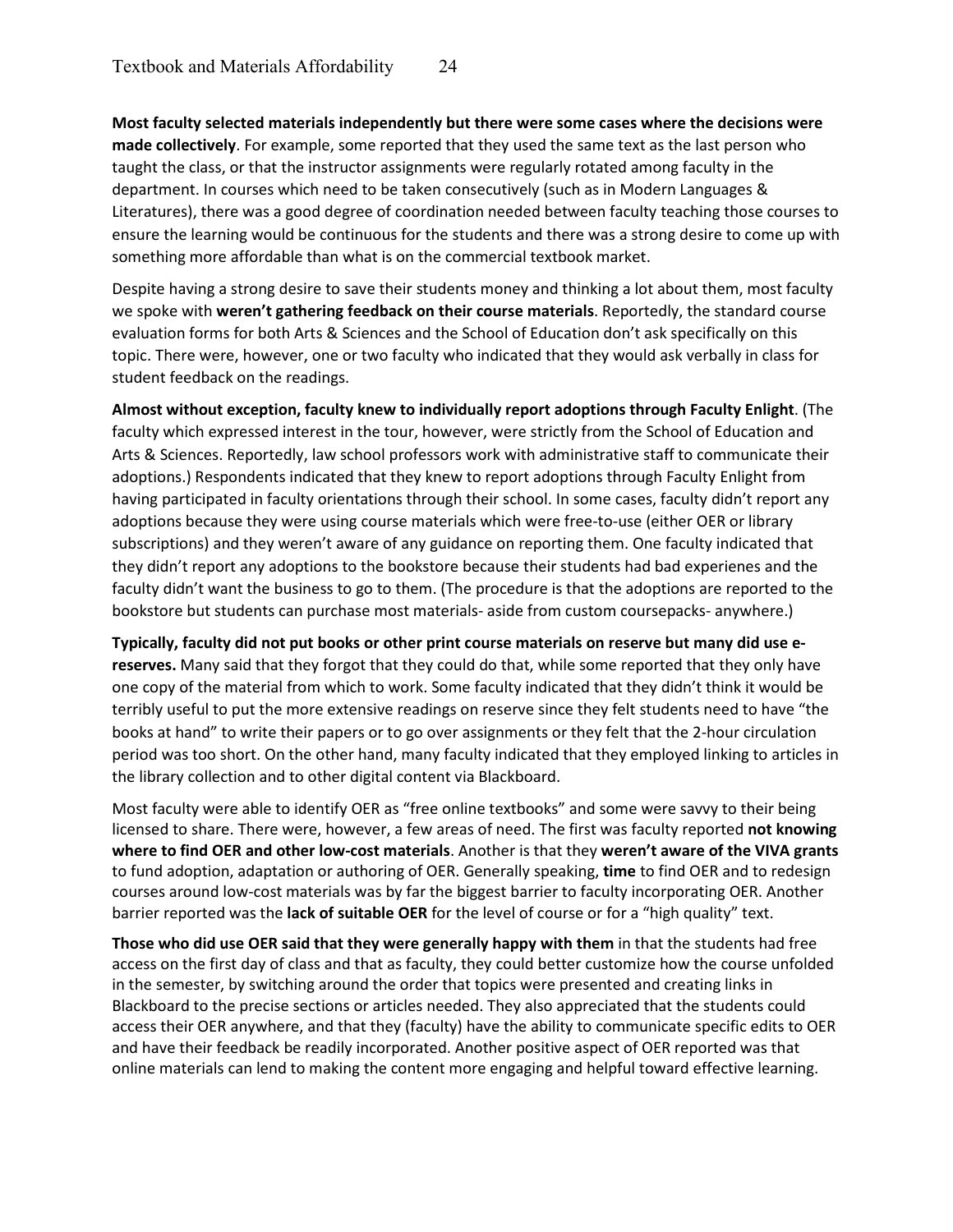**Cultural factors and other barriers** were also mentioned as highly relevant to adoption of reduced-cost course materials. For example, a "fear factor" in junior faculty was described as potentially being problematic in switching those high-enrollment courses to OER. According to the participants who mentioned it, this is because a lot of the intro-level courses are taught by non-tenured faculty. Another barrier is a lack of incentives to create these materials.

**William & Mary Bookstore opportunities for improved collaboration** were reported throughout the process though faculty weren't queried specifically about working with the bookstore. (The questionnaire appears as Appendix A to this report.) Faculty reports included: problems with the bookstore obtaining earlier editions of books; not having enough books for courses; communication gaps; customer service; and a lack of confirmation for bookstore orders received. A few faculty indicated that their students couldn't cancel backorders. Subsequent follow-up with the bookstore on these points indicated that in at least one instance, faculty from all courses or sections requiring a text hadn't submitted their adoptions. Overall, faculty expressed a need for improving bookstore-campus community relations.

With regard to the recent incarnation of the **Studio for Teaching & Learning Innovation** (STLI), potential support for course materials was discussed. Specifically, faculty reported being interested to learn about case studies, workshops and course materials discussions and support for OER available from STLI. For example, some thought the STLI could be helpful to advise on weaving in selection of course materials, including multimedia, when teaching a new course. Further, several respondents reported that they would be more involved in working on OER if there was compensation for their time in adapting OER or identifying and creating new content in areas where gaps (in the market) exist. It may be that W&M could identify some funding beyond the VIVA funding to operationalize course materials investigations in connection with W&M Libraries and STLI.

The takeaways from this activity, in conjunction with the [Fall 2019 student textbook survey,](https://scholarworks.wm.edu/librariespubs/2/) will be used as a background to the upcoming recommendations for W&M leadership on ways to address better textbook affordability at W&M.

#### Source cited:

Bell, Steven J.; Johnson, Annie. We're listening: Try a textbook listening tour to advance an OER initiative. **College & Research Libraries News**, v. 80, n. 6, p. 317, June 2019. Available at: [https://crln.acrl.org/index.php/crlnews/article/view/17780/19598>](https://crln.acrl.org/index.php/crlnews/article/view/17780/19598). Date accessed: 25 Oct. 2019. doi[:https://doi.org/10.5860/crln.80.6.317.](https://doi.org/10.5860/crln.80.6.317)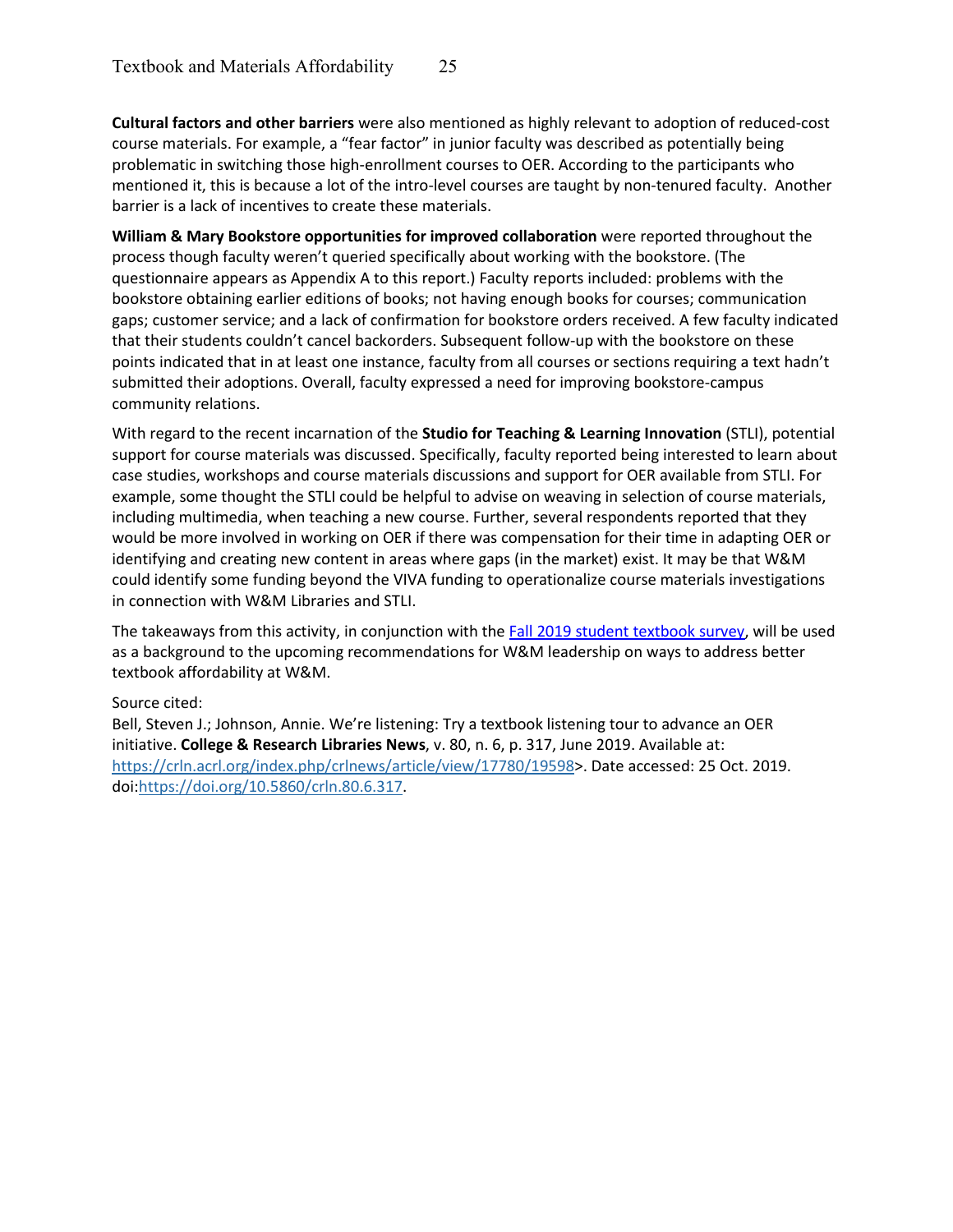#### **Appendix to the Faculty Listening Tour Summary: Discussion Script and Questions Asked**

#### **Introduction**

This academic year, the university is embarking on an initiative related to textbook affordability. In order to inform our understanding of how faculty approach textbook adoption, my colleagues and I would like to meet with a few faculty in your department to get your feedback on what factors regarding textbooks are important to you, how you approach their selection and your views on course materials generally.

#### **Questions**

- Tell us about the textbooks that you use in your courses.
- When you select course materials, do you decide first on your course content and learning goals and then look for course materials to support the content and goals, or do you choose course materials first and then build the structure of your course and its content around them?

*If they say they do NOT use a textbook*

- Why have you chosen not to use a textbook?
- What do you use as an alternative?

●How did you find or develop the alternatives you use? (For example, through colleagues, at a conference, with the support of W&M Libraries, etc.)

#### *If they say they DO use a textbook*

- What is the textbook adoption process like in your department?
- What do you like best about your current textbooks?
- What concerns do have about your textbooks?
- How do you find out about the latest textbook offerings in your field?
- Do you solicit formal feedback, such as through a course evaluation, from your students on the required course materials?
- Do you routinely put a copy of your textbook on reserve in the library? Why or why not?
- What do you know about alternatives to textbooks? Olf you know about alternatives, have you sought them out? If yes, how have you sought them out (e.g., by visiting a librarian, exploring online, etc.)?

● What resources would facilitate you transitioning from a textbook to an alternative source? Questions for everyone

- Can you describe what an Open Educational Resource (OER) is?
	- ○Do you know where to find them?
	- ○If you have ever used an OER in a course, can you tell us the resource you used and how you used it, e.g., as a primary or supplementary text.
	- ○Have you ever considered using an OER, but then decided against it? If so, why did you decide against it?
- Are you aware that VIVA offers grants of up to \$30,000 to faculty to adopt alternatives to textbooks?
- If you knew but did not apply, why not?
- What could the Studio for Teaching, Learning and Innovation offer you that could assist you in the selection of or creation of course materials?
- Would you like to make any additional comments about this topic that we haven't yet discussed?